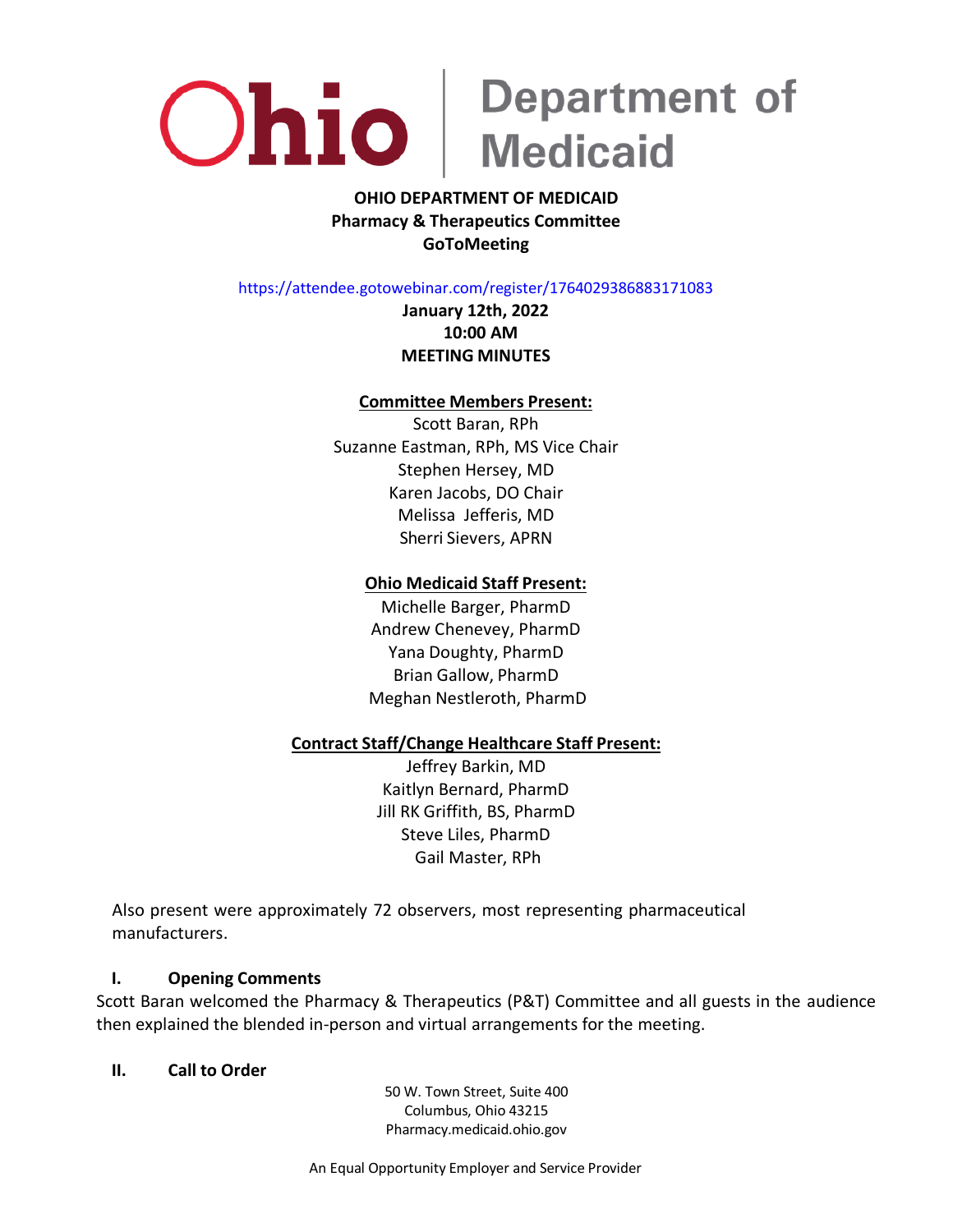

Dr. Jacobs called the meeting to order at 10:03 AM EST.

### **III. Introductions**

The Committee members, ODM pharmacy staff, and Change Healthcare staff introduced themselves. Quorum was established.

### **IV. Approval of the October 6, 2021 Meeting Minutes**

The minutes from the prior P&T meeting were reviewed and approved by the Committee.

### **V. Administrative Matters**

The conflict-of-interest statement was reviewed. All members signed this statement for this year. During the annual bylaws review, discussion ensued regarding Article V (2)(e), interested party not submitting a signed conflict of interest (COI). A motion was made that if a signed COI is not submitted prior to the meeting, the interested party will be denied from speaking. ODM pharmacy will take this back for further review and bring back at the next meeting. The rest of the bylaws were approved as presented.

### **VI. Ohio Department of Medicaid Policy Update**

The Ohio Department of Medicaid reported that as Medicaid's Next Generation of Managed Care project continues to work closer to the 7/1/2022 go live date, ODM remains committed to working with both our Single Pharmacy Benefit Manager and Pharmacy Pricing and Audit Consultant vendors to ensure a smooth transition for our members and transparency throughout the pharmacy program. ODM continues to ensure access to COVID-19 vaccines and boosters during the public health emergency and is working with the Ohio Department of Health (ODH) as oral COVID-19 medication treatments gain emergency use authorization (EUA).

In DUR updates, ODM has received some Letters of Interest for our vacant DUR Committee positions. Submissions are currently being reviewed and evaluated.

In related DUR news, two members of the DUR Board announced their resignations. The ODM Pharmacy team has worked with professional pharmacist organizations to identify and recommend two new candidates for these appointed positions. We are currently working through the appointment and contracting process with both candidates, and we hope to have finalized announcements soon.

Next, ODM is working on some new DUR interventions. In one intervention, ODM is reaching out to prescribers whose patients with asthma or COPD have demonstrated suboptimal adherence to their controller inhalers. The goal is to remind prescribers to discuss potential barriers to adherence with their patients, identify solutions, and stress the importance of adherence for improved health outcomes. Another intervention is aimed at members who are taking butalbital-containing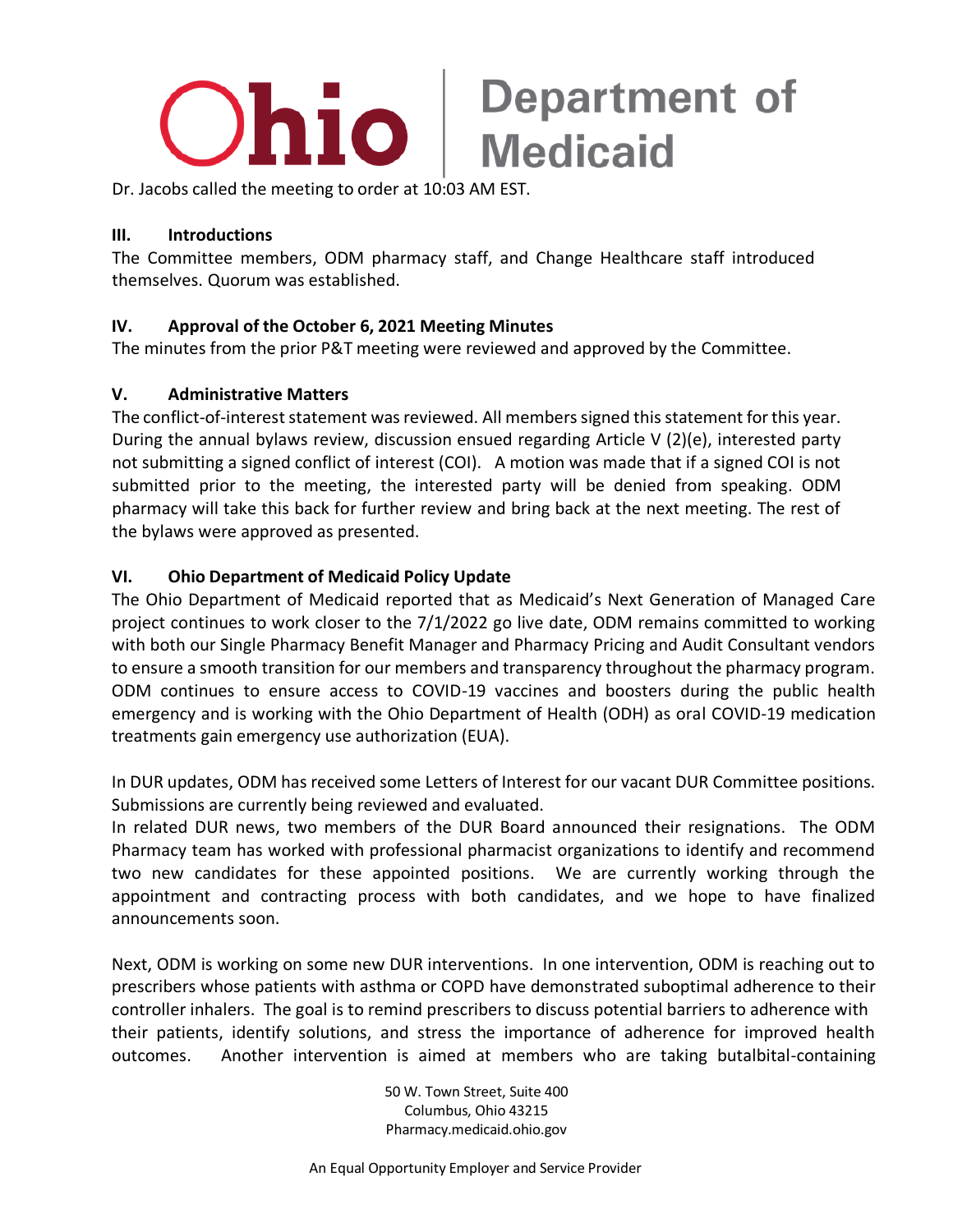## Department of<br>Medicaid Ohio

medications in high doses or for long-term use. The goal of this intervention is to encourage prescribers to reevaluate the dose and/or the duration of butalbital while weighing its risk/benefit ratio and to encourage tapering off butalbital if clinically indicated. Our latest intervention involves children who are taking multiple antipsychotics. The goal is to remind prescribers to conduct baseline screening and regular monitoring for associated metabolic disorders, and the importance of behavioral counseling.

In P&T Committee news, work continues to identify, recommend, and appoint two candidates to the vacant positions on our committee. The ODM Pharmacy team is working with several different professional organizations and will continue to provide updates as developments occur.

Lastly, two pharmacists have joined the ODM Pharmacy Team. Please join me in welcoming Andrew Chenevey and Meghan Nestleroth. We are excited about their addition and look forward to their clinical contributions and assistance with departmental initiatives.

### **VII. Presentations by Drug Manufacturers**

a. Lybalvi – Alkermes

### **VIII. Presentations by Interested Parties**

a. Steven Katz, MD, representing Ohio Health. Qulipta

### **IX. Unified Preferred Drug List (Unified PDL) Proposals**

*a.* **Cardiovascular Agents: Angina, Hypertension and Heart Failure. Kerendia (finerenone tablet), Bayer Healthcare Pharmaceuticals Inc.**

Dr. Barkin provided a clinical overview of Kerendia. ODM recommended Kerendia as "Non-Preferred, PA required". The committee voted and recommended the proposed category and clinical criteria as shown below:

| <b>PREFERRED</b>                         | <b>NON-PREFERRED</b>            |
|------------------------------------------|---------------------------------|
| Acebutolol                               | Aliskiren                       |
| Amlodipine                               | Candesartan                     |
| Amlodipine Valsartan                     | Candesartan/Hydrochlorothiazide |
| Amlodipine/Benazepril                    | Carospir                        |
| Amlodipine/Olmesartan                    | Carvedilol ER                   |
| Amlodipine/Valsartan/Hydrochlorothiazide | Corlanor                        |
| Atenolol                                 | Edarbi                          |
| Atenolol/Chlorthalidone                  | Diltiazem 24HR ER Tabs          |
| Benazepril                               | Edarbyclor                      |
| Benazepril/Hydrochlorothiazide           | <b>Enalapril Sol</b>            |
|                                          |                                 |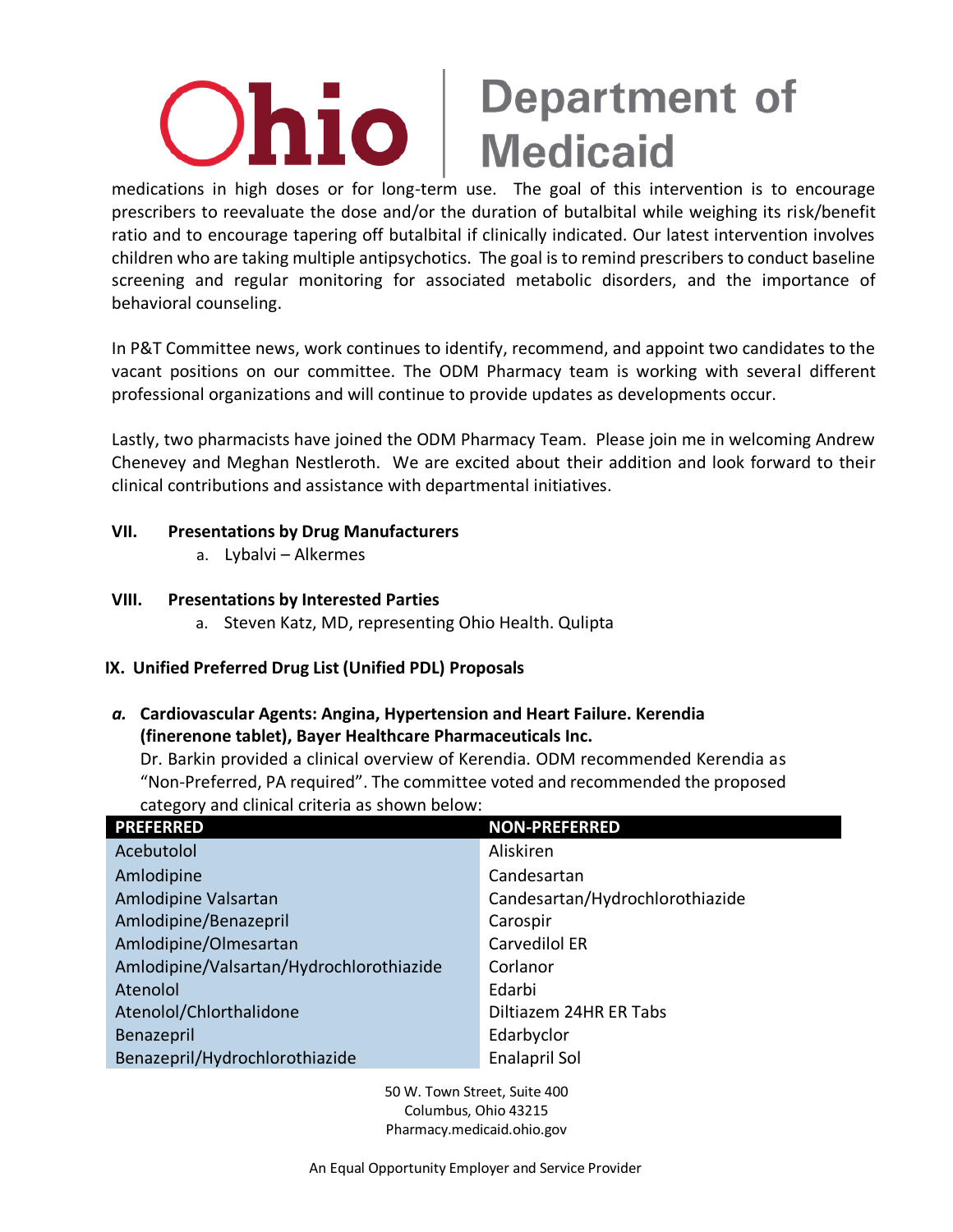# **Ohio**

Betaxolol Hydralazine/Hydrochlorothiazide Bisoprolol **Innopran XL** Bisoprolol/Hydrochlorothiazide Isradipine Bystolic <sup>BvG</sup> Kapspargo Captopril Katerzia Captopril/Hydrochlorothiazide Kerendia Cartia XT Nebivolol Carvedilol **Nimodipine** Clonidine Nisolalpine Nisolalpine Diltiazem Nymalize Diltiazem 12HR ER Cap Qbrelis Diltiazem 24HR ER Cap Sotylize Doxazosin Tekturna/HCT Dutoprol **Telmisartan** Enalapril Telmisartan/Hydrochlorothiazide Enalapril/Hydrochlorothiazide Verapamil 200, 300mg ER 24HR Entresto <sup>PA</sup> Verquvo Epaned BvG Eplerenone Felodipine ER Fosinopril Fosinopril/Hydrochlorothiazide Guanfacine Hemangeol<sup>AR</sup> Hydralazine Irbesartan Irbesartan/Hydrochlorothiazide Labetalol Lisinopril Lisinopril/Hydrochlorothiazide Losartan Losartan/Hydrochlorothiazide Olmesartan Olmesartan/Amlodipine/ Hydrochlorothiazide Olmesartan/Hydrochlorothiazide Methyldopa Methyldopa/Hydrochlorothiazide Metoprolol Succinate ER Metoprolol Tartrate

## **Department of Medicaid**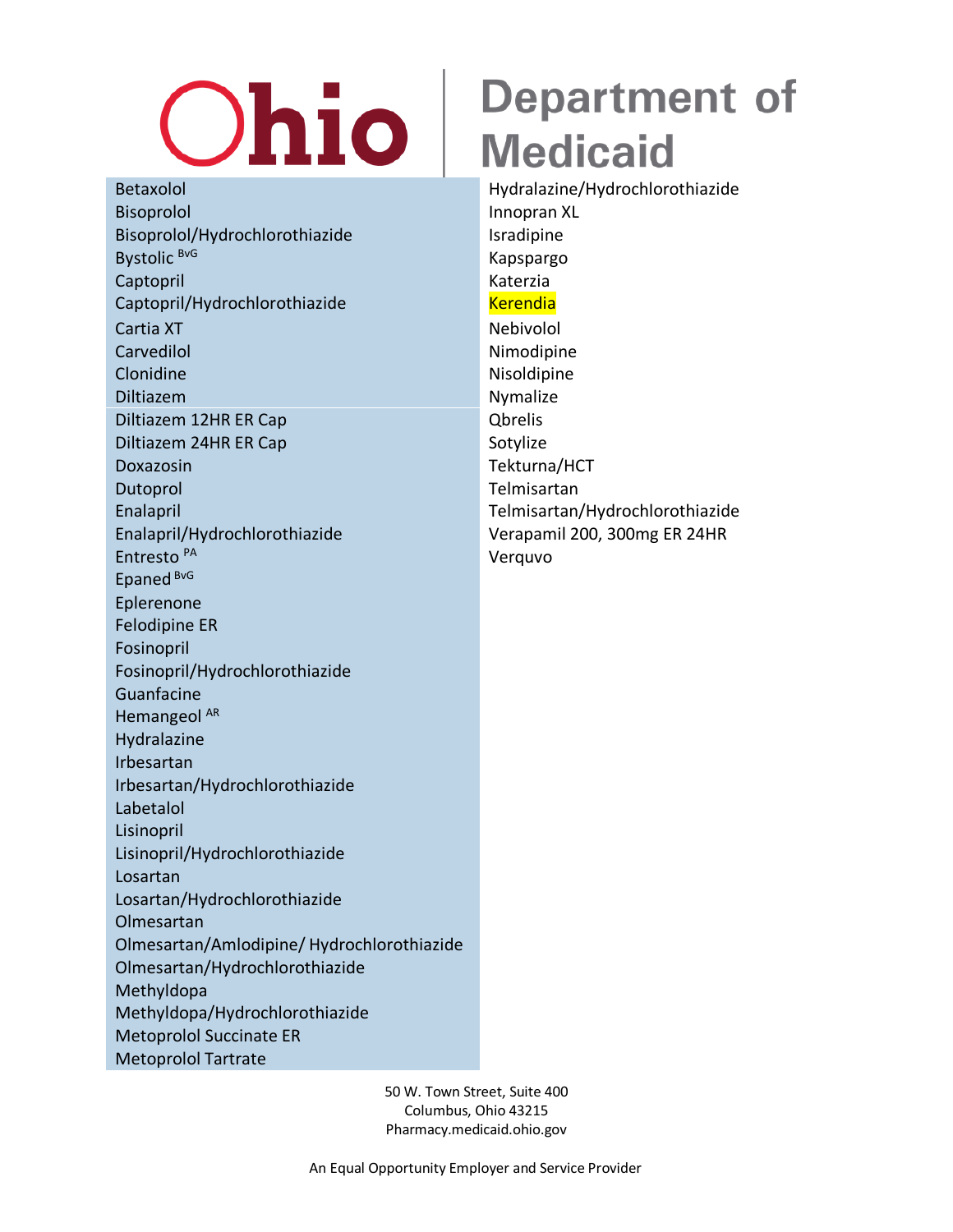

Metoprolol/Hydrochlorothiazide Minoxidil Moexipril Nadolol Nadolol/Bendroflumethiazide Nicardipine Nifedipine Perindopril Pindolol Prazosin Propranolol Propranolol/Hydrochlorothiazide Quinapril Quinapril/Hydrochlorothiazide Ramipril Ranolazine Sotalol Spironolactone Spironolactone/Hydrochlorothiazide Telmisartan/Amlodipine Terazosin Timolol **Trandolapril** Trandolapril/Verapamil Valsartan Valsartan/HCTZ Verapamil Verapamil SR

#### Legend

AR (Age Restriction) - An age edit allows claims for members within a defined age range to adjudicate without authorization BvG (Brand Preferred Over the Generic) - The brand name medication is preferred over the generic equivalent PA (Clinical Prior Authorization) - A prior authorization is required before the medication will adjudicate QL (Quantity Limit) - A limit on the quantity that can be covered within a given time frame ST (Step Therapy) - Medications require a trial with one or more preferred products before approval

**LENGTH OF AUTHORIZATIONS:** 365 Days

#### **PRIOR AUTHORIZATION CRITERIA:**

Is there any reason the patient cannot be changed to a medication not requiring prior approval? Acceptable reasons include:

 $\Box$  Allergy to all medications not requiring prior approval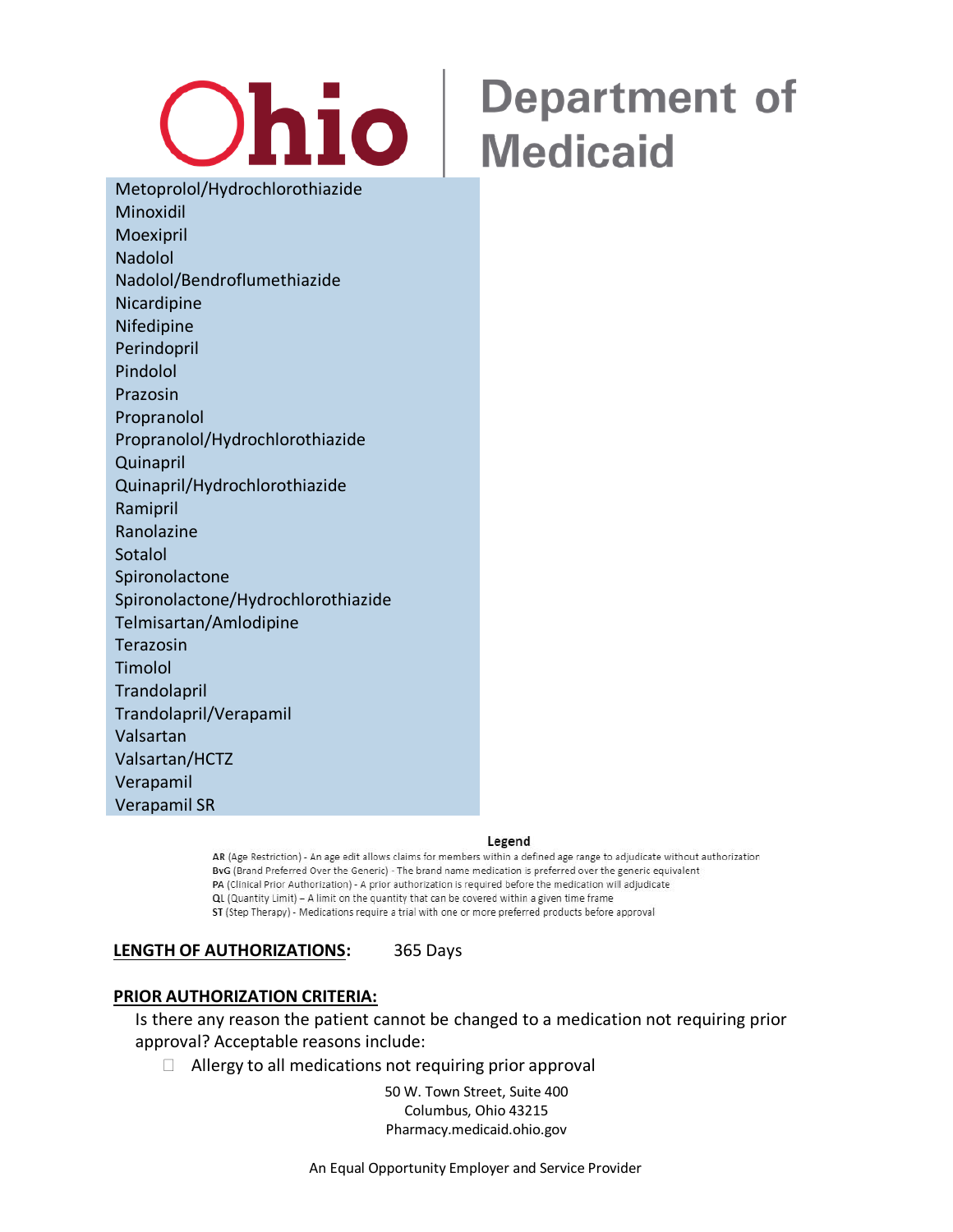# **Contraindication to or drug-to-drug interaction with medications not requiring prior**

- approval.
- $\Box$  History of unacceptable/toxic side effects to medications not requiring prior approval

### **KERENDIA CRITERIA:**

- 1. Patient must meet all the following criteria:
	- $\circ$  A diagnosis of Chronic Kidney Disease due to Type 2 Diabetes
	- $\circ$  Be on maximum tolerated dose of an angiotensin-converting enzyme inhibitor
	- or angiotensin receptor blocker
	- o Allergy, intolerance, or inadequate response to an SGLT2 Inhibitor
- *b.* **Central Nervous System (CNS) Agents: Anti-Migraine Agents, Acute. Trudhesa, (dihydroergotamine mesylate aerosol), Impel NeuroPharma, Inc.**

Dr. Barkin provided a clinical overview of Trudhesa. ODM recommended Trudhesa as "Non-Preferred, PA required". The committee voted and recommended the proposed category and clinical criteria for Nurtec ODT as shown below:

| <b>PREFERRED</b>            | <b>NON-PREFERRED</b> |
|-----------------------------|----------------------|
| Naratriptan                 | Almotriptan          |
| Nurtec ODT <sup>QL ST</sup> | Dihydroergotamine    |
| Rizatriptan                 | Eletriptan           |
| Sumatriptan                 | Ergomar              |
|                             | Frovatriptan         |
|                             | Migergot             |
|                             | Onzetra Xsail        |
|                             | Reyvow               |
|                             | Sumatriptan/Naproxen |
|                             | Tosymra              |
|                             | Trudhesa             |
|                             | Ubrelvy              |
|                             | Zolmitriptan         |
| Legend                      |                      |

AR (Age Restriction) - An age edit allows claims for members within a defined age range to adjudicate without authorization BvG (Brand Preferred Over the Generic) - The brand name medication is preferred over the generic equivalent PA (Clinical Prior Authorization) - A prior authorization is required before the medication will adjudicate QL (Quantity Limit) - A limit on the quantity that can be covered within a given time frame ST (Step Therapy) - Medications require a trial with one or more preferred products before approval

### **LENGTH OF AUTHORIZATIONS**: 180 Days

### **PRIOR AUTHORIZATION CRITERIA:**

 $\Box$  Is there any reason the patient cannot be changed to a medication not requiring prior approval? Acceptable reasons include: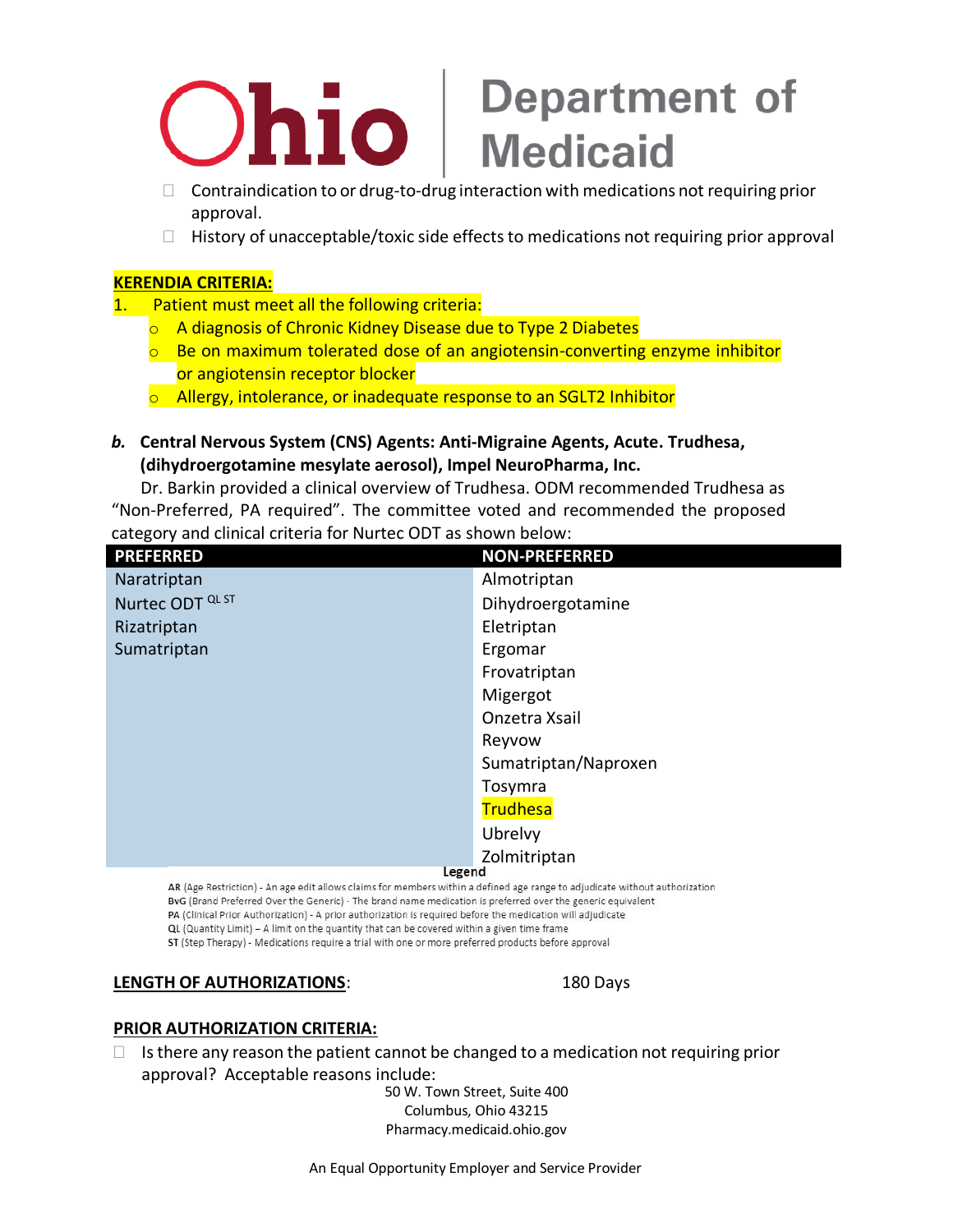

# **Ohio** Pepartment of

- 
- o Contraindication to all preferred medications

o History of unacceptable/toxic side effects to at least two preferred medications

### **STEP THERAPY APPROVAL CRITERIA:**

1. For a drug requiring step therapy, there must have been inadequate clinical response to preferred alternatives, including a trial of at least 14 days with at least two medications not requiring prior approval

2. For a non-preferred drug, there must have been inadequate clinical response to preferred alternatives, including a trial of at least 14 days with at least one medication requiring step therapy

### **ADDITIONAL INFORMATION**

In addition to utilizing a preferred agent when applicable, the number of tablets/doses allowed per 34 days is restricted based on the manufacturer's package insert.

Nurtec ODT quantity limit is 8 per 30 days

*c.* **Central Nervous System (CNS) Agents: Anti-Migraine Agents, Prophylaxis. Qulipta (atogepant tablet), AbbVie Inc.**

Dr. Barkin provided a clinical overview of Qulipta. Discussion ensued about the requirement of a headache diary and intolerance to an injectable drug. ODM recommended Qulipta as "Non-Preferred, PA required". The committee voted and recommended the proposed category and clinical criteria as shown below:

| <b>PREFERRED</b>                                                                                                                              | <b>NON-PREFERRED</b> |
|-----------------------------------------------------------------------------------------------------------------------------------------------|----------------------|
| Aimovig QL ST                                                                                                                                 | Emgality             |
| Ajovy <sup>ST</sup>                                                                                                                           | Nurtec ODT           |
| Cardiovascular Agents: Beta-Blockers                                                                                                          | Qulipta              |
| <b>CNS Agents: Anticonvulsants</b>                                                                                                            |                      |
| CNS Agents: Serotonin-Norepinephrine Reuptake                                                                                                 |                      |
| <b>Inhibitors</b>                                                                                                                             |                      |
| <b>CNS Agents: Tricyclic Antidepressants</b>                                                                                                  |                      |
| Legend<br>An IALL Notable of the computer of the change of the contract of the collection of the contract of the collection of the collection |                      |

AR (Age Restriction) - An age edit allows claims for members within a defined age range to adjudicate without authorization BvG (Brand Preferred Over the Generic) - The brand name medication is preferred over the generic equivalent PA (Clinical Prior Authorization) - A prior authorization is required before the medication will adjudicate

QL (Quantity Limit) - A limit on the quantity that can be covered within a given time frame

ST (Step Therapy) - Medications require a trial with one or more preferred products before approval

**LENGTH OF AUTHORIZATIONS:** Initial Authorization 180 days

Subsequent Authorizations 365 days

50 W. Town Street, Suite 400 Columbus, Ohio 43215 Pharmacy.medicaid.ohio.gov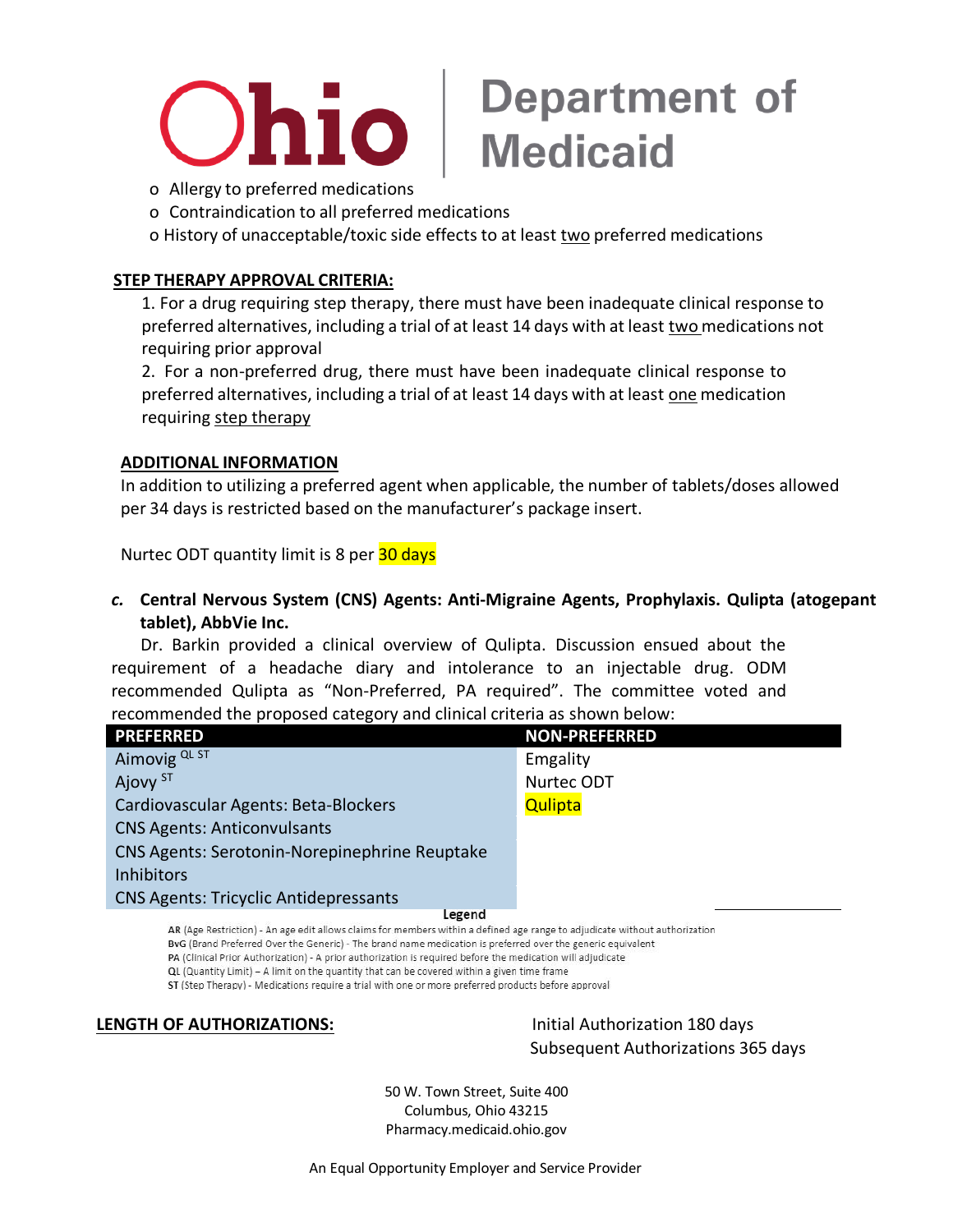

### **PRIOR AUTHORIZATION CRITERIA:**

- ◻ Is there any reason the patient cannot be changed to a medication not requiring prior approval?Acceptable reasons include:
	- $\circ$  Allergy to preferred medications
	- o Contraindication to three preferred medications
	- o History of unacceptable/toxic side effects/intolerance to at least three preferred medications

### **STEP THERAPY REQUIRED PREFERRED MEDICATION:**

 $\Box$  For a drug requiring step therapy, there must have been inadequate clinical response to a trial of at least 30 days each to at least three controller migraine medications or has experienced contraindications or intolerance to them (i.e., beta-blockers, anticonvulsants, tricyclic antidepressants, and/or serotonin-norepinephrine reuptake inhibitors).

### **NON-PREFERRED MEDICATION:**

◻ For a non-preferred medication drug there must have been inadequate clinical response to a trial of at least 30 days each to at least three controller migraine medications or has experienced contraindications or intolerance to them (i.e., beta-blockers, anticonvulsants, tricyclic antidepressants, and/or serotonin-norepinephrine reuptake inhibitors) AND an inadequate clinical response or intolerance to a trial of at least 30 days of one step therapy required preferred medication.

### **ADDITIONAL CRITERIA FOR MIGRAINE PROPHYLAXIS:**

- 1. Patient must have one of the following diagnoses:
	- a. **Episodic** migraine with the following frequencies of migraine:
		- I. 4-15 headaches per 30 days measured over 90 consecutive days and headache duration of longer than 4 hours per day or longer during an attackon average.
	- b. **Chronic** migraine with the following frequencies of migraine:
		- I. 15 or more headaches per 30 days measured over 90 consecutive days and headache duration of longer than 4 hours per day or longer during an attackon average
- 2. Prior Authorization may be approved if the patient has failed a trial of at least 30 days eachto at least three controller migraine medications or has experienced contraindications or intolerance to them (i.e., beta-blockers, anticonvulsants, tricyclic antidepressants, and/or serotonin-norepinephrine reuptake inhibitors).
- 3. Initial authorization will be limited to 180 days. Re-authorization for 365 days will be allowed based upon evidence of improved headache control (such as a headache diary or attestation of ongoing efficacy from provider).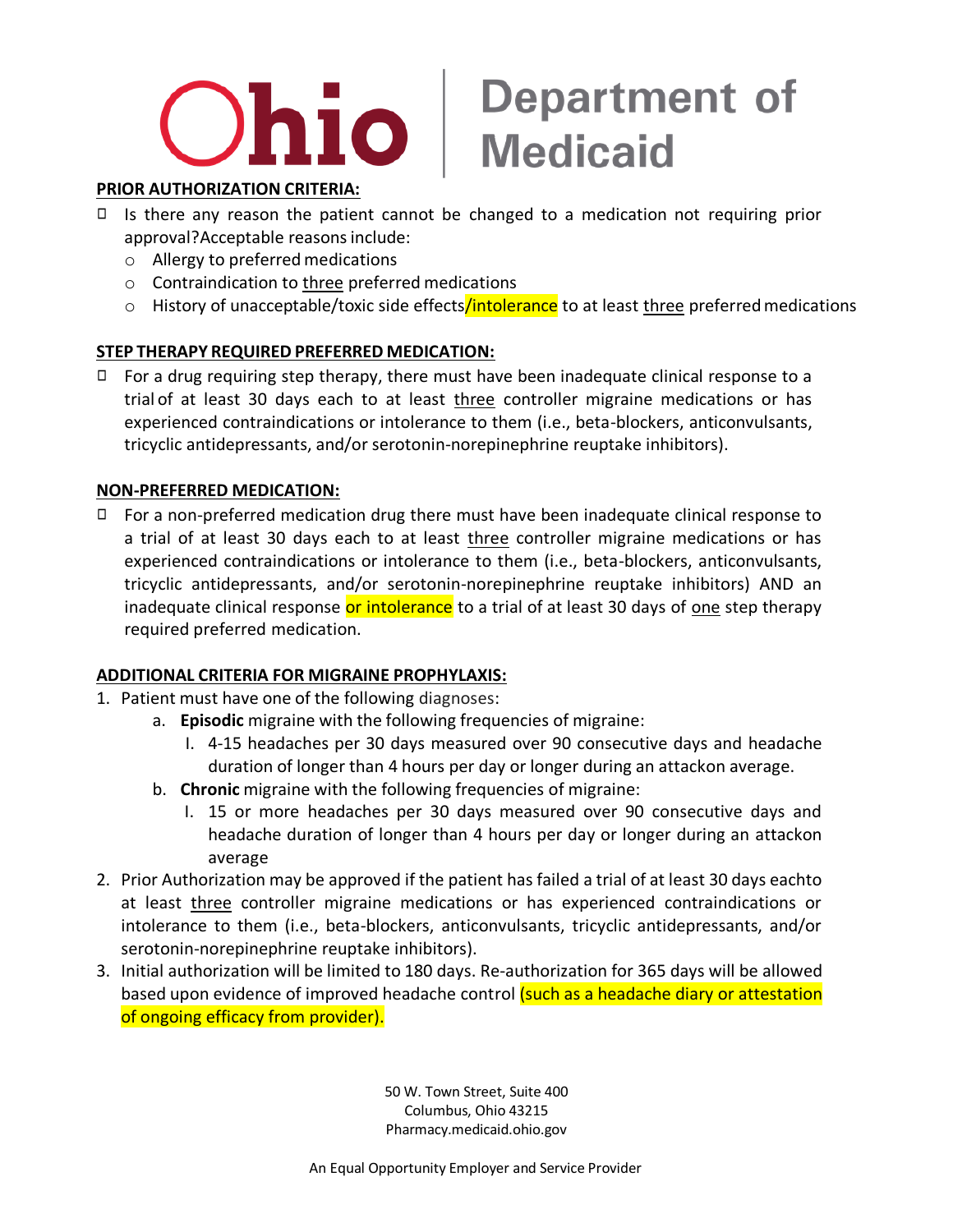## $\mathbf{O}$   $\mathbf{ho}$   $\vert$  Department of

### **ADDITIONAL INFORMATION**

In addition to utilizing a preferred agent when applicable, the number of tablets/doses allowed per 30 days is restricted based on the manufacturer's package insert.

\*Aimovig Initial Dose is limited to 70mg once per 30 days; may request dose increase if 70mg failsto provide adequate relief over 60 consecutive days.

\* Ajovy 675mg doses (quarterly administration) will not be authorized until patient hasdemonstrated efficacy of medication for at least 90 days.

*d.* **Central Nervous System (CNS) Agents: Atypical Antipsychotics. Invega Hafyera ER (paliperidone palmitate injection), Janssen Pharmaceuticals, Inc and Lybalvi (olanzapine-samidorphan L-malate tablet), Alkermes, Inc.**

Dr. Barkin provided clinical overviews for both Invega Hafyera ER and Lybalvi. ODM recommended Invega Hafyera ER as "Preferred, Clinical PA required", then recommended Lybalvi as "Non-Preferred, PA required". Both drugs require additional clinical criteria that must be met before coverage. The committee voted and recommended the proposed category and clinical criteria as shown below:

| <b>PREFERRED</b>        | <b>NON-PREFERRED</b>  |
|-------------------------|-----------------------|
| <b>Abilify Maintena</b> | <b>Abilify Mycite</b> |
| Aripiprazole            | Aripiprazole Sol      |
| Aristada                | Asenapine             |
| Aristada Initio         | Caplyta               |
| Clozapine               | Clozapine ODT Rapdis  |
| Fanapt ST               | Fluoxetine/Olanzapine |
| Geodon                  | Lybalvi               |
| Invega BvG              | Nuplazid              |
| Invega Hafyera ER PA    | Olanzapine ODT        |
| Invega Sustenna         | Paliperidone          |
| Invega Trinza           | Rexulti               |
| Latuda <sup>ST</sup>    | Secuado               |
| Olanzapine              | Versacloz             |
| Perseris                | Vraylar               |
| Quetiapine              | Zyprexa Relprevv      |
| Quetiapine ER           |                       |
| Risperdal               |                       |
| <b>Risperdal Consta</b> |                       |
| Risperidone             |                       |
| Saphris BvG ST          |                       |
| Ziprasidone             |                       |
|                         |                       |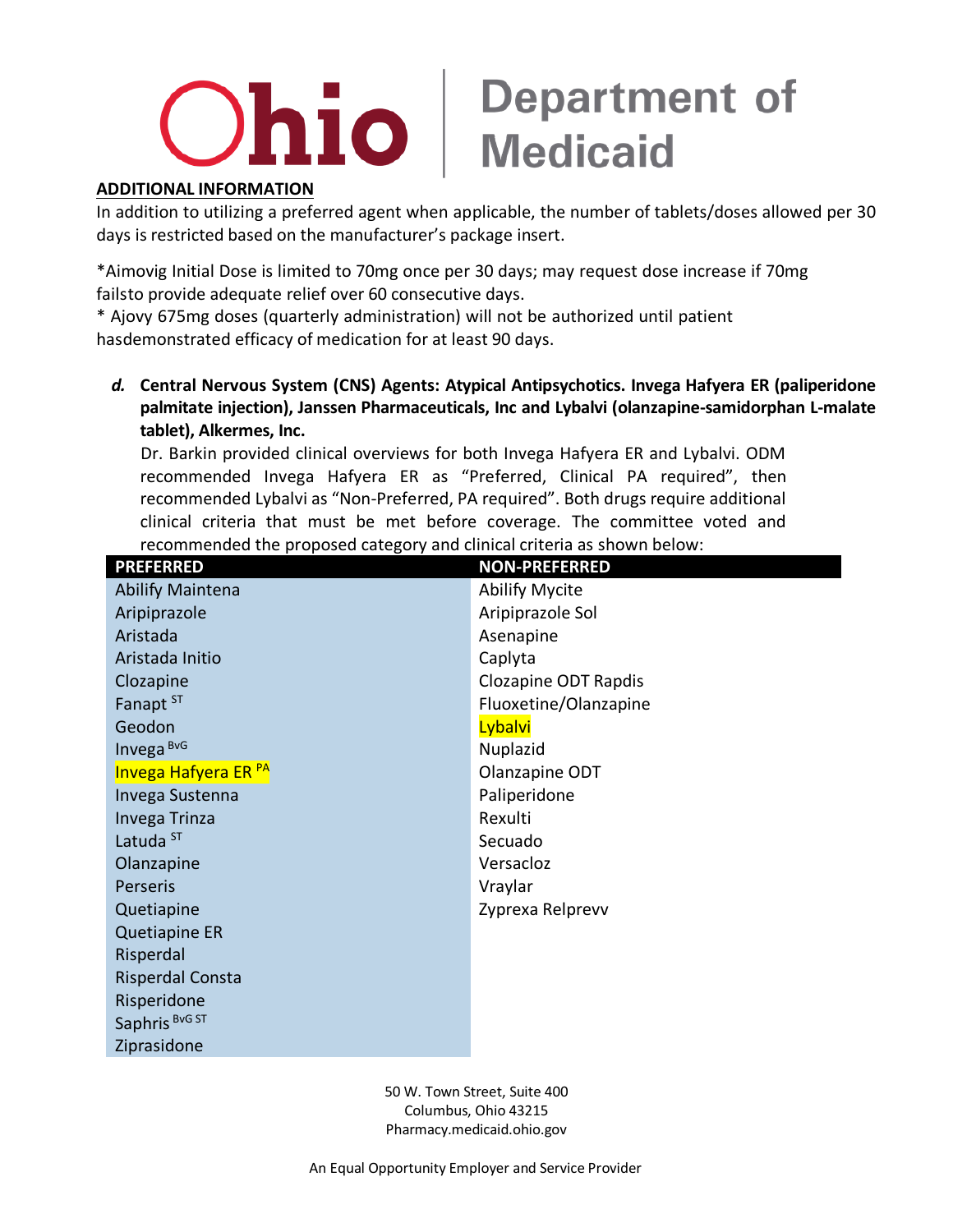

AR (Age Restriction) - An age edit allows claims for members within a defined age range to adjudicate without authorization ByG (Brand Preferred Over the Generic) - The brand name medication is preferred over the generic equivalent PA (Clinical Prior Authorization) - A prior authorization is required before the medication will adjudicate QL (Quantity Limit) - A limit on the quantity that can be covered within a given time frame ST (Step Therapy) - Medications require a trial with one or more preferred products before approval

**LENGTH OF AUTHORIZATIONS:** 365 Days

### **GRANDFATHERING:**

Patients who have a claim for a non-preferred drug, or drug requiring step therapy, in the previous 120 days will be automatically approved to continue the drug through the automated PA system. Patients who have taken the drug in the previous 120 days, but donot have claims history (e.g., new to Medicaid), will be approved for PA after prescriber contact.

### **PSYCHIATRIST EXEMPTION:**

Providers (as identified below) are exempt from prior authorization of any non-preferred second-generation antipsychotic, or step therapy of any preferred brand, in the standard tablet/capsule dosage forms. Other dosage forms may still require prior authorization. The exemption will be processed by the claims system when the pharmacy has submitted the prescriber on the claim using the individual national provider identifier (NPI) for the provider.

**FFS**: Physicians who are registered with Ohio Medicaid as having a specialty in psychiatry **MCOs**: Physicians with a specialty in psychiatry, nurse practitioners certified in psychiatric mental health, or clinical nurse specialists certified in psychiatric mental health, who are credentialed via the Medicaid managed care plan.

### **PRIOR AUTHORIZATION CRITERIA:**

Is there any reason the patient cannot be changed to a medication not requiring prior approval? Acceptable reasons include:

- $\Box$  Allergy to all medications not requiring prior approval
- $\Box$  Contraindication to or drug-to-drug interaction with medications not requiring prior approval.
- $\Box$  History of unacceptable/toxic side effects to medications not requiring prior approval

### **STEP THERAPY:**

- 1. For a drug requiring step therapy, there must have been inadequate clinical response to preferred alternatives, including a trial of no less than 30 days of at least one preferred product
- 2. For a non-preferred drug, there must have been inadequate clinical response to preferred alternatives, including a trial of no less than 30 days each of at least two preferred or step therapy products.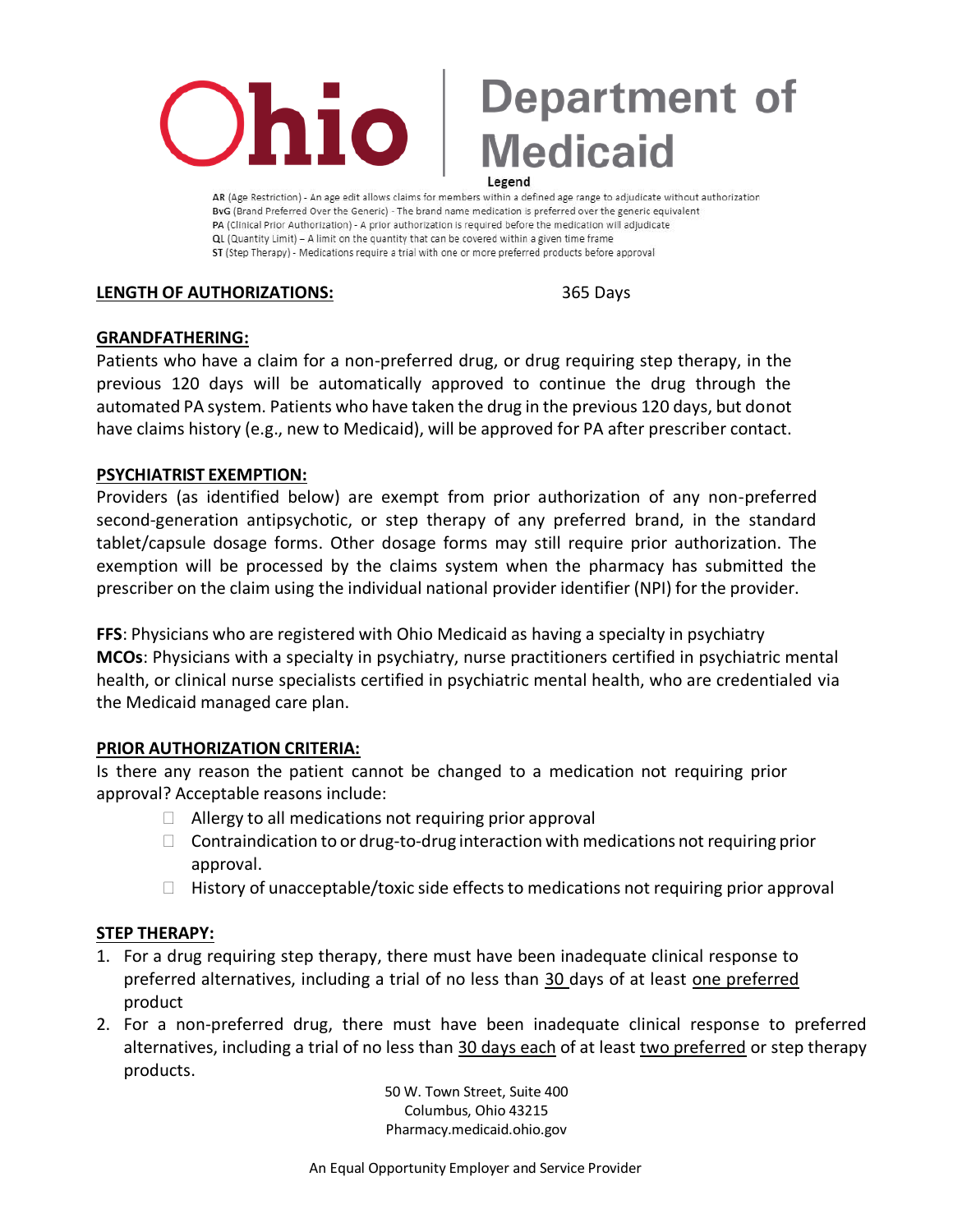

## **Ohio** Medicaid

### **ADDITIONAL CRITERIA FOR INVEGA HAFYERA ER:**

1. Treatment with 4 months of Invega Sustenna or 3 months of Invega Trinza before starting Invega Hafyera.

### **ADDITIONAL CRITERIA FOR LYBALVI:**

- 2. Patient must not be using opioids.
- 3. Patient must not be undergoing acute opioid withdrawal.

### **ADDITIONAL CRITERIA FOR AGENTS FOR PARKINSON' S DISEASE PSYCHOSIS (NUPLAZID):**

Pimavanserin (Nuplazid) may be approved if all the following are met:

- 1. Patient is diagnosed with Parkinson's disease and has psychotic symptoms (hallucinations and/or delusions) that started after Parkinson's diagnosis
- 2. These psychotic symptoms are severe and frequent enough to warrant treatmentwith an antipsychotic AND are not related to dementia or delirium
- 3. The patient's other medications for Parkinson's Disease have been reduce or adjusted and psychotic symptoms remain OR patient is unable to tolerate adjustment of these other medications
- 4. There has been inadequate clinical response to a trial of no less than 30 days ofeither quetiapine or clozapine OR these therapies cannot be utilized
- 5. An exemption to the criteria will be granted for prescribing doctors with a neurology specialty to a patient with a history of an anti-Parkinson's agent.

### **OTHER APPROVAL CRITERIA:**

Is there any reason the patient cannot be changed to a preferred medication?Acceptable reasons include:

- $\Box$  Allergy to preferred medications
- $\Box$  Contraindication to or drug interaction with preferred medications
- $\Box$  History of unacceptable/toxic side effects to preferred medications

 $\Box$  For orally disintegrating tablet dosage forms, the patient is unable or unwilling to swallow the standard tablet/capsule dosage form.

 $\Box$  The requested medication's corresponding generic (if covered by the state) has beenattempted and failed or is contraindicated.

 $\Box$  Lurasidone (pregnancy category B) may be approved if a patient is pregnant

 $\Box$  Abilify Mycite will be restricted to prescribing by a psychiatrist following an aripiprazoleserum blood level draw indicating need for further investigation of adherence.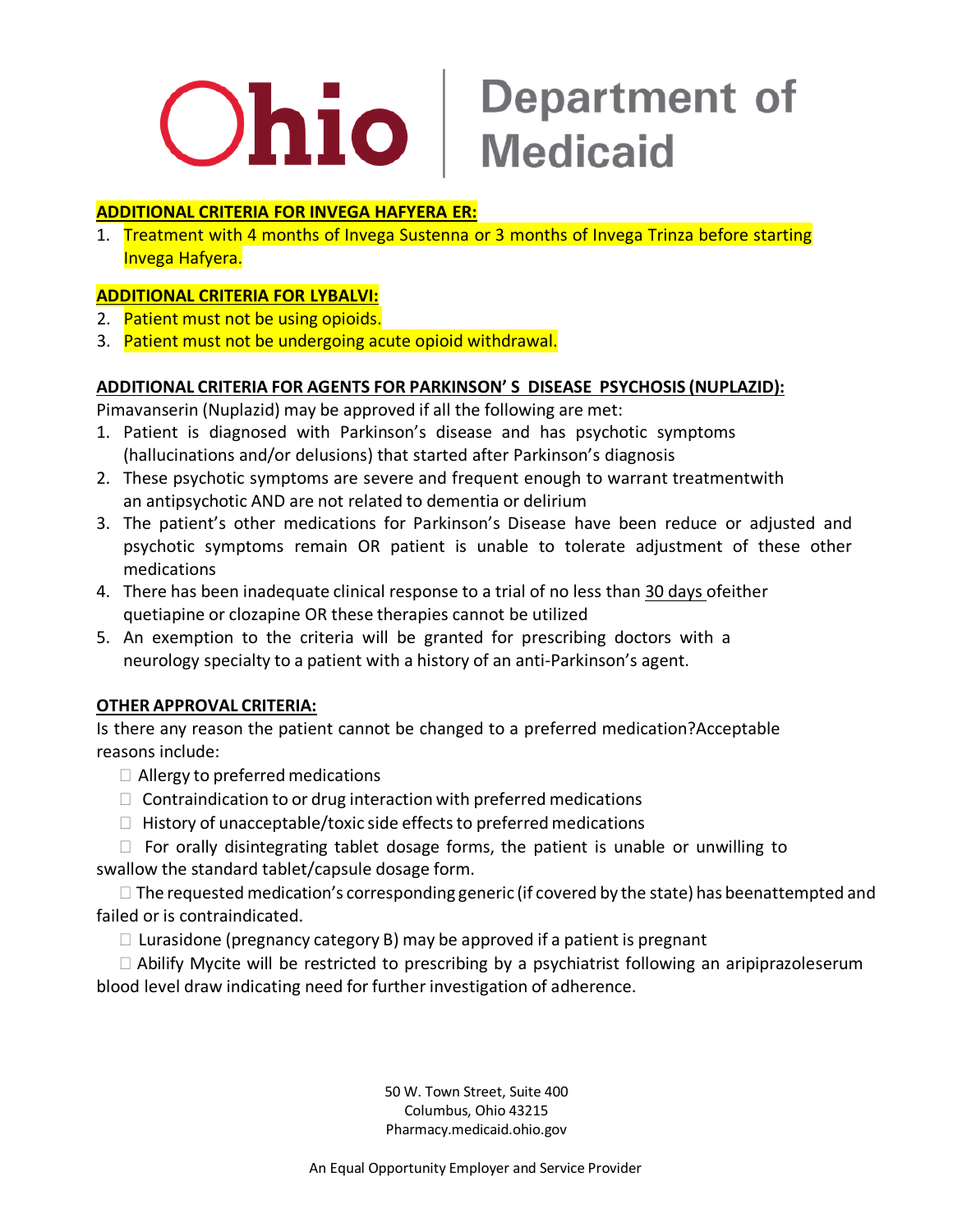### **ANTIPSYCHOTICS, SECOND GENERATION and SSRI COMBINATION**

| NO PA REQUIRED "PREFERRED" | <b>STEP THERAPY REQUIRED</b> | <b>PA REQUIRED "NON-</b> |
|----------------------------|------------------------------|--------------------------|
|                            | "PREFERRED"                  | <b>PREFERRED"</b>        |
|                            | A trial of no less than 30   | FLUOXETINE/OLANZAPINE    |
|                            | days each of at least two    | (generic of Symbyax®)    |
|                            | preferred second-            |                          |
|                            | generation oral              |                          |
|                            | antipsychotics or step       |                          |
|                            | therapy products             |                          |

+ Long-Acting Injectable Antipsychotics may be billed by the pharmacy if they are not dispensed directly to the patient. If not administered by the pharmacist, the drug must be released only to the administering provider or administering provider's staff, following all regulations for a Prescription Pick-Up Station as described by the Ohio Board of Pharmacy.+

*e.* **Central Nervous System (CNS) Agents: Attention Deficit Hyperactivity Disorder Agents. Azstarys (serdexmethylphenidate-dexmethylphenidate capsule), Corium, Inc** Dr. Barkin provided a clinical overview of Azstarys. ODM recommended Azstarys as

"Non-Preferred, PA required". The committee voted and recommended the proposed category as shown below:

| <b>PREFERRED</b>                              | <b>NON-PREFERRED</b>                        |
|-----------------------------------------------|---------------------------------------------|
| Amphetamine/Dextroamphetamine ER              | Adhansia XR                                 |
| Amphetamine/Dextroamphetamine IR              | Adzenys ER                                  |
| <b>Atomoxetine Cap</b>                        | Adzenys XR ODT                              |
| <b>Clonidine ER</b>                           | Amphetamine Tab                             |
| Concerta                                      | <b>Azstarys</b>                             |
| Dexmethylphenidate Tab                        | Cotempla XR ODT                             |
| Dexmethylphenidate ER (generic of Focalin XR) | Daytrana                                    |
| Dextroamphetamine ER Cap                      | Dyanavel XR                                 |
| Dextroamphetamine Sol AR                      | Evekeo ODT                                  |
| Dextroamphetamine Tab                         | Jornay PM                                   |
| <b>Focalin XR</b>                             | Methamphetamine                             |
| <b>Guanfacine ER</b>                          | Methylphenidate Chewable Tab                |
| Methylphenidate ER Cap (generic of Metadate   | Methylphenidate ER (generic of Aptensio XR, |
| CD,                                           | Relexxii)                                   |
| Ritalin LA)                                   |                                             |
| Methylphenidate ER Tab (generic of Concerta,  |                                             |
| Methylin ER, Ritalin SR)                      | Mydayis                                     |
| Methylphenidate Sol <sup>AR</sup>             | Vyvanse Chewable Tab                        |
| Methylphenidate Tab                           | Zenzedi                                     |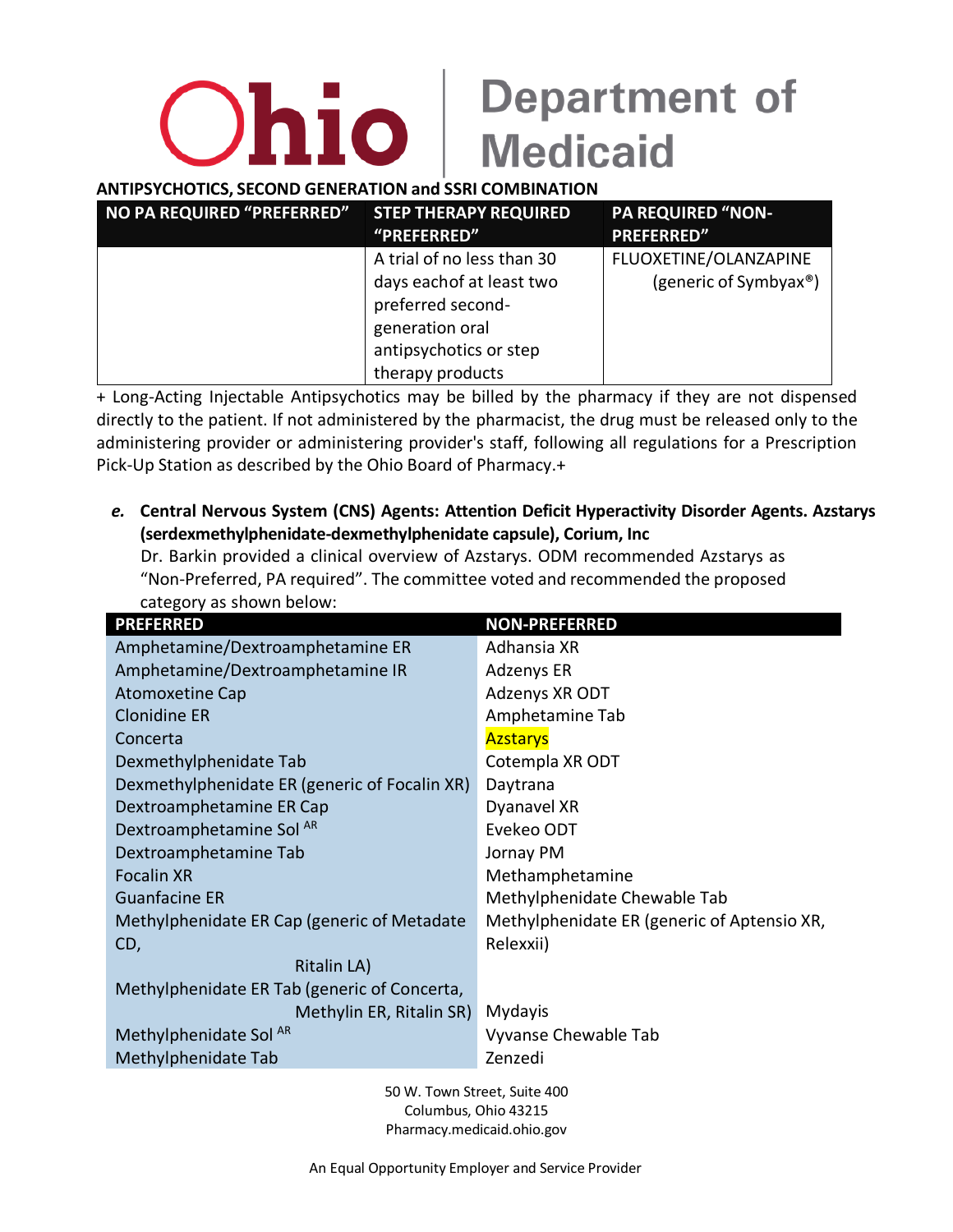# **Ohio** |

### Qelbree ST Quillichew ER Quillivant XR Ritalin LA Vyvanse Cap

#### Legend

AR (Age Restriction) - An age edit allows claims for members within a defined age range to adjudicate without authorization BvG (Brand Preferred Over the Generic) - The brand name medication is preferred over the generic equivalent PA (Clinical Prior Authorization) - A prior authorization is required before the medication will adjudicate QL (Quantity Limit) - A limit on the quantity that can be covered within a given time frame ST (Step Therapy) - Medications require a trial with one or more preferred products before approval

### **LENGTH OF AUTHORIZATIONS**: 365 Days

**Department of** 

**Medicaid** 

Short Acting products considered separately from Long-Acting products

### **PRIOR AUTHORIZATION CRITERIA:**

- 1. Is there any reason the patient cannot be changed to a medication not requiring prior approval? Acceptable reasons include:
	- $\Box$  Allergy to at least two medications not requiring prior approval
	- $\Box$  Contraindication to all medications not requiring prior approval
	- $\Box$  History of unacceptable/toxic side effects to at least two medications not requiring prior approval
	- $\Box$  Preferred long-acting non-solid dosage forms may be approved for a patient over age 12 if the patient is unable to swallow pills
	- $\Box$  Has the patient failed a therapeutic trial of at least 14 days with at least two medications not requiring prior approval?

### **STEP THERAPY:**

1. For a drug requiring step therapy, there must have been inadequate clinical response to preferred alternatives, including a trial of no less than 30 days of at least two preferred products.

Note: Patients on non-preferred therapies are not required to obtain prior authorization for the use of their product until after June 30<sup>th</sup>, 2022. Providers may obtain prior authorization before June 30th ,2022.

AR - Dextroamphetamine Solution: a PA is required for patients over 12 years old

AR - Methylphenidate Solution: a PA is required for patients over 12 years old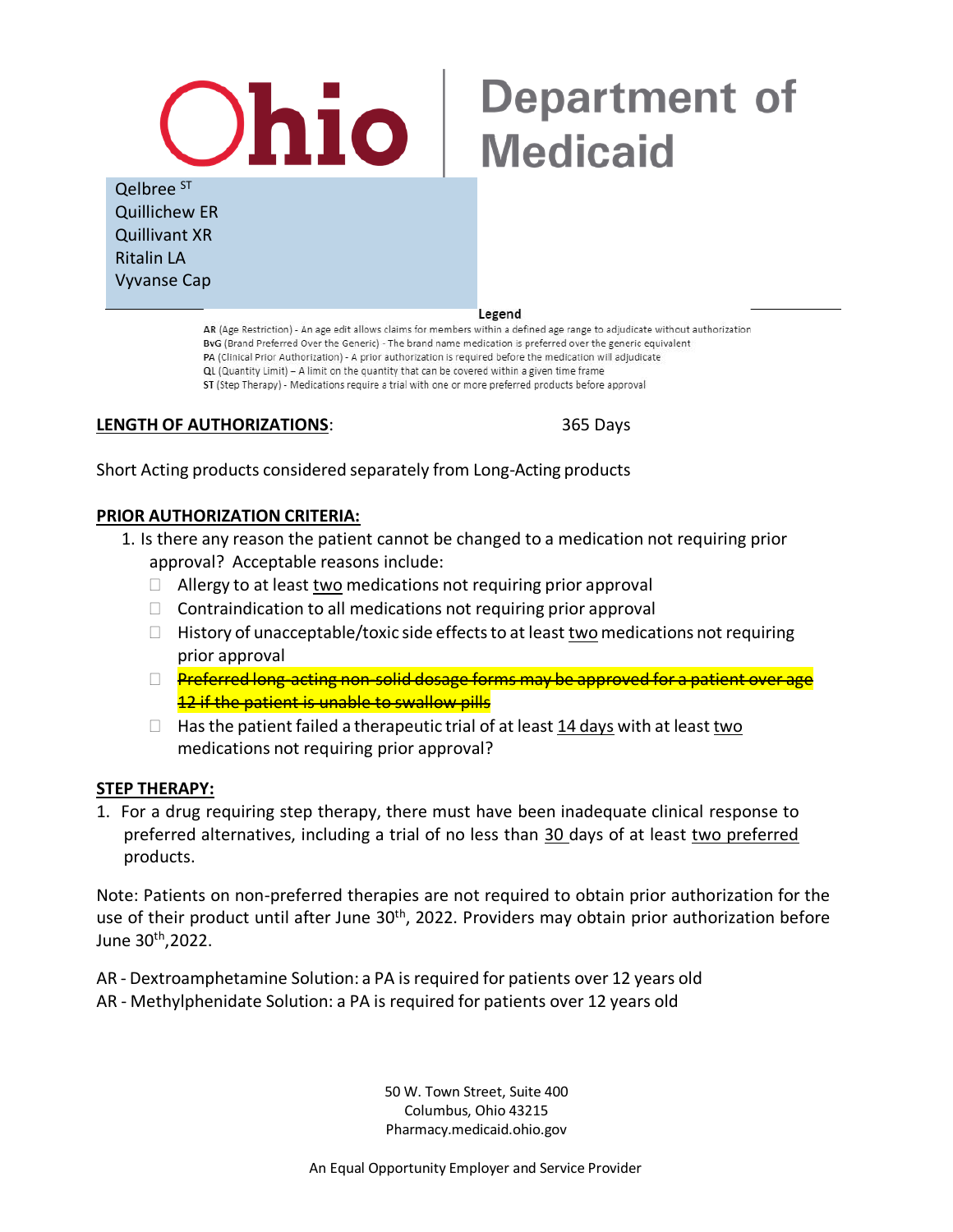## **Thio**

# **Department of<br>Medicaid**

*f.* **Central Nervous System (CNS) Agents: Skeletal Muscle Relaxants, Non-Benzodiazepine. Ozobax (baclofen solution), Metacel Pharmaceuticals, LLC**

Dr. Barkin provided a clinical overview of Ozobax. ODM recommended Ozobax as "Non-Preferred, PA required". The committee voted and recommended the proposed category as shown below:

| <b>PREFERRED</b>                                                                                                 | <b>NON-PREFERRED</b>       |
|------------------------------------------------------------------------------------------------------------------|----------------------------|
| <b>Baclofen</b>                                                                                                  | Carisoprodol               |
| Chlorzoxazone 250mg, 500mg                                                                                       | Chlorzoxazone 375mg, 750mg |
| Cyclobenzaprine 5, 10mg                                                                                          | Cyclobenzaprine 7.5mg      |
| Dantrolene                                                                                                       | Cyclobenzaprine ER         |
| Methocarbamol                                                                                                    | Metaxalone                 |
| <b>Tizanidine Tab</b>                                                                                            | Orphenadrine               |
|                                                                                                                  | Ozobax                     |
|                                                                                                                  | <b>Tizanidine Cap</b>      |
| Legend<br>인간 이 선수는 선수를 맞아 있는 것이다. 그 사람은 일을 만들어 있는 것이 없는 것이 없는 것이다. 그리고 있는 것이 없는 것이 없는 것이 없는 것이 없는 것이 없다. 이 없는 것이 |                            |

AR (Age Restriction) - An age edit allows claims for members within a defined age range to adjudicate without authorization BvG (Brand Preferred Over the Generic) - The brand name medication is preferred over the generic equivalent PA (Clinical Prior Authorization) - A prior authorization is required before the medication will adjudicate QL (Quantity Limit) - A limit on the quantity that can be covered within a given time frame ST (Step Therapy) - Medications require a trial with one or more preferred products before approval

### **LENGTH OF AUTHORIZATIONS**: 365 Days

### **PRIOR AUTHORIZATION CRITERIA:**

- 1. Is there any reason the patient cannot be changed to a medication not requiring prior approval? Acceptable reasons include:
	- $\Box$  Allergy to medications not requiring prior approval
	- $\Box$  Contraindication to or drug interaction with medications not requiring prior approval
	- $\Box$  History of unacceptable/toxic side effects to medications not requiring prior approval
- 2. Has there has been a 30-day trial with an agent not requiring prior approval?

Clinical criteria must be met for Soma/Carisoprodol products– approvable only if no other muscle relaxant oragentto treat fibromyalgia, or any musculoskeletal condition, would serve the clinical needs of the patient.

*g.* **Dermatological: Topical Acne Products. Winlevi (clascoterone cream), Sun Pharmaceutical Industries, Inc.**

Dr. Barkin provided a clinical overview of Winlevi. ODM recommended Winlevi as "Non-Preferred, PA required". The committee voted and recommended the proposed category and clinical criteria as shown below:

| <b>PREFERRED</b>      | <b>NON-PREFERRED</b>         |
|-----------------------|------------------------------|
| Adapalene Gel 0.1% AR | Adapalene Cream, Sol 0.1% AR |
| Azelex Cream          | Adapalene Gel 0.3% AR        |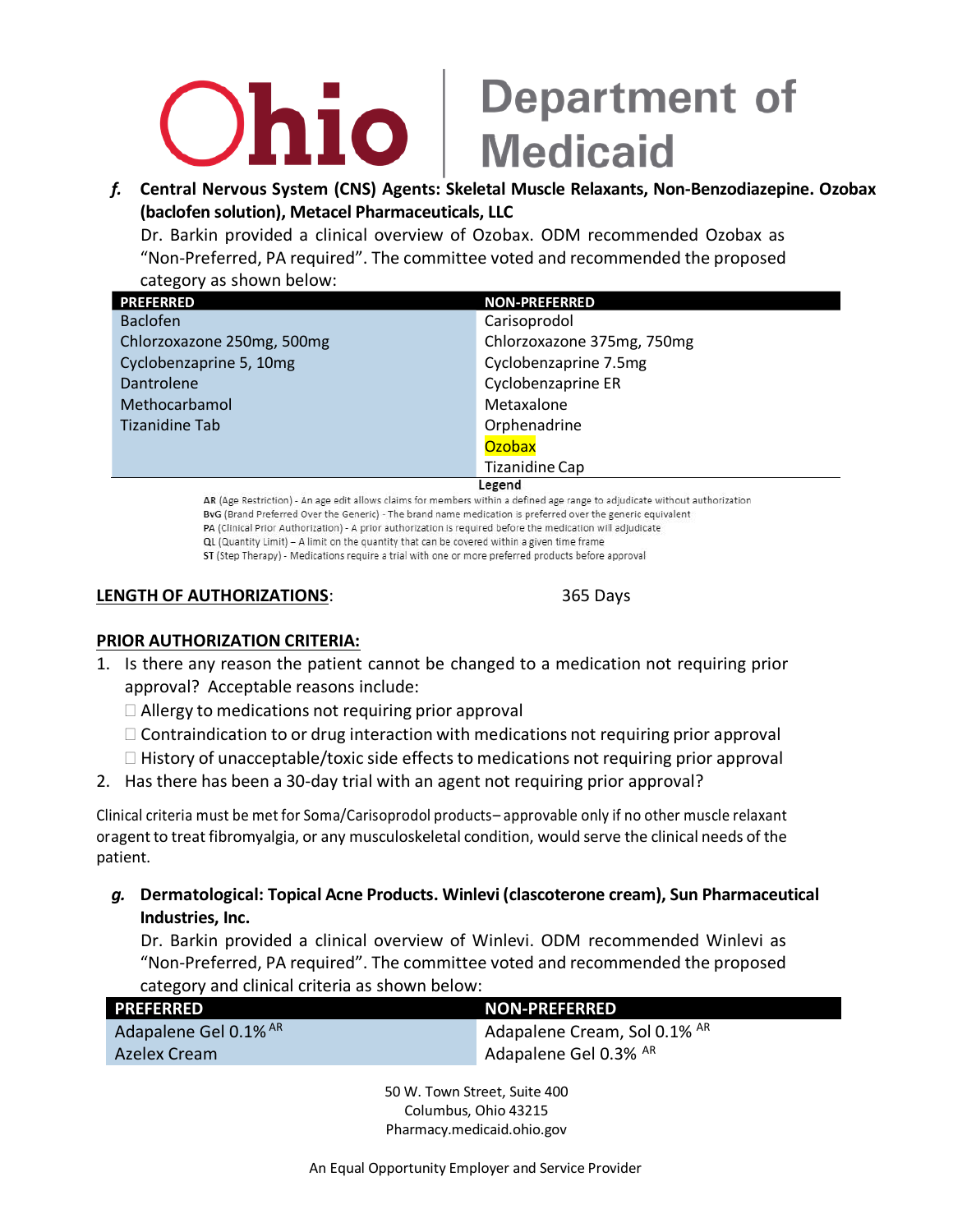# **Ohio**

Benzoyl Peroxide Adapalene/Benzoyl Peroxide AR Clindamycin Gel Aklief AR Clindamycin Lot Altreno AR Clindamycin Sol Amzeeq Clindamycin/Benzoyl Peroxide Arazlo AR Erythromycin Azelaic Acid Gel Erythromycin/Benzoyl Peroxide Benzoyl Peroxide Foam Neuac Clindacin Kit Sodium Sulfacetamide Clindamycin Foam Sodium Sulfacetamide/Sulfur Cream Clindamycin Swabs Sodium Sulfacetamide/Sulfur Wash Susp Clindamycin/Tretinoin AR Tretinoin AR Dapsone Gel

## **Department of Medicaid**

Finacea Foam Onexton Gel Ovace Plus Plixda AR Sodium Sulfacetamide/Sulfur Gel Sodium Sulfaetamide Pads Tazarotene Cream 0.1% AR Tazarotene Foam 0.1% AR <mark>Winlevi</mark><br>Legend

AR (Age Restriction) - An age edit allows claims for members within a defined age range to adjudicate without authorization BvG (Brand Preferred Over the Generic) - The brand name medication is preferred over the generic equivalent PA (Clinical Prior Authorization) - A prior authorization is required before the medication will adjudicate QL (Quantity Limit) - A limit on the quantity that can be covered within a given time frame ST (Step Therapy) - Medications require a trial with one or more preferred products before approval

**LENGTH OF AUTHORIZATIONS**: 365 Days

### **PRIOR AUTHORIZATION CRITERIA:**

Is there any reason the patient cannot be changed to a medication not requiring prior approval? Acceptable reasons include:

 $\Box$  Allergy to all medications not requiring prior approval

 $\Box$  Contraindication to or drug-to-drug interaction with medications not requiring prior approval

 $\Box$  History of unacceptable/toxic side effects to medications not requiring prior approval

 $\Box$  Inadequate response to no less than a 30-day trial of at least at least three (3) medications not requiring prior approval

### **CLINICAL CRITERIA:**

AR- All topical retinoids require prior authorization for patients age 24 years and older: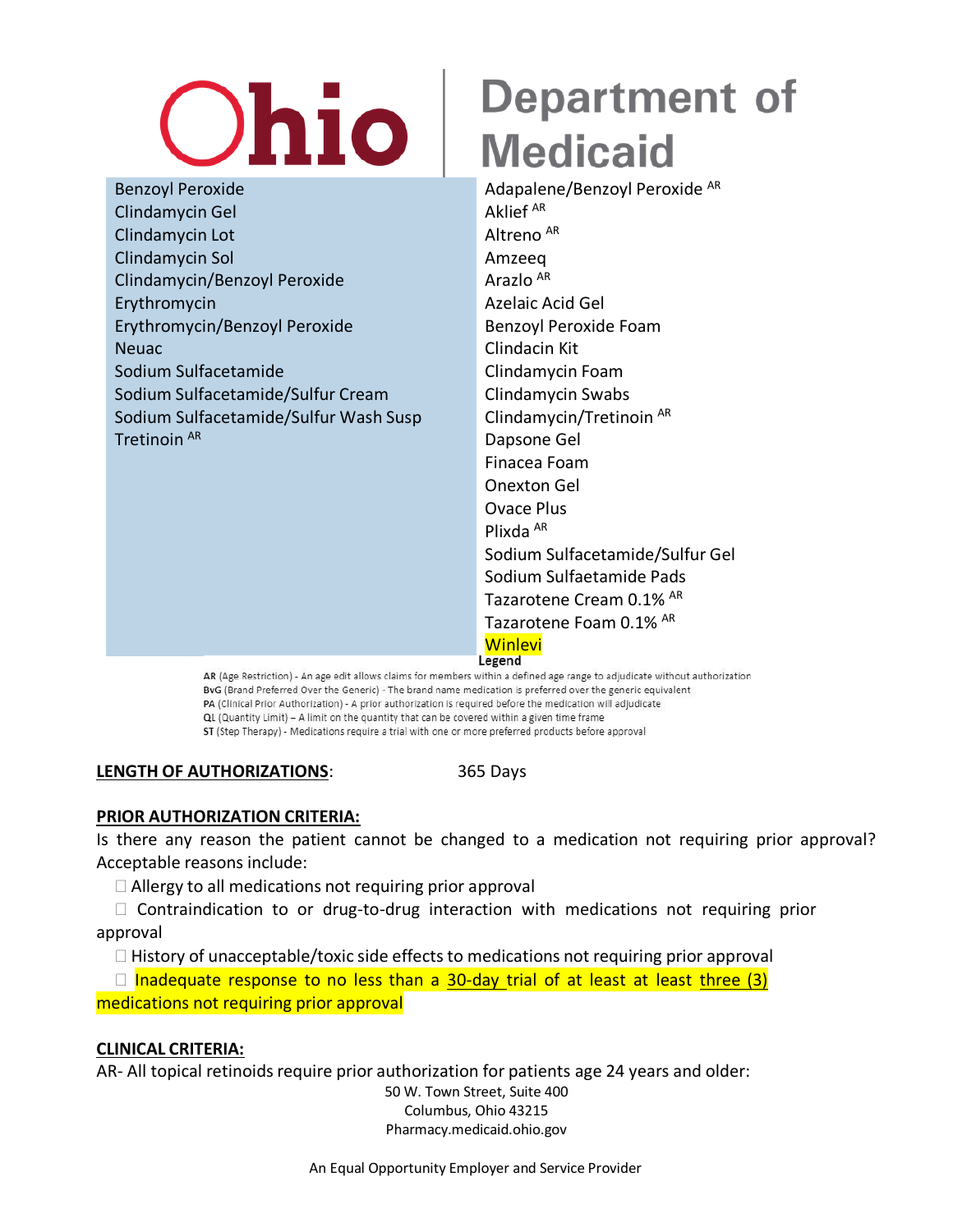## **Department of<br>Medicaid** <u>Ohio</u>

 $\Box$  Patient diagnosis psoriasis – may approve tazarotene (Tazorac)

 $\Box$  Patient diagnosis acne vulgaris – may approve retinoid if the patient has a history of at least 30 days of therapy with alternative therapy (benzoyl peroxide, sodium sulfacetamide or antibiotic) in the previous 90 days

 $\Box$  Patient diagnosis skin cancer – may approve retinoid

### **ADDITIONAL INFORMATION**

The requested medication may be approved if the following is true:

 $\overline{\phantom{a}}$  If there has been a therapeutic failure to no less than a 30-day trial of at least at least onemedication in the same class not requiring prior approval.

*h.* **Gastrointestinal Agents: Irritable Bowel Syndrome (IBS) / Selected GI and Gastrointestinal Agents: Opioid-Induced Constipation – administration reorganization**

ODM proposed to administratively reorganize the Gastrointestinal Agent categories. Initially 4 categories were proposed, including one for Traveler's Diarrhea. During the meeting, this category was removed and the following 3 categories and clinical criteria were reviewed:

• **Gastrointestinal Agents: Hepatic Encephalopathy**

Xifaxan was proposed to move from a non-preferred drug to a preferred drug with step therapy. The committee voted and recommended the proposed category and clinical criteria as shown below:

| <b>Gastrointestinal Agents: Hepatic Encephalopathy</b> |                                                                                                                             |  |  |
|--------------------------------------------------------|-----------------------------------------------------------------------------------------------------------------------------|--|--|
| <b>PREFERRED</b>                                       | <b>NON-PREFERRED</b>                                                                                                        |  |  |
| Lactulose                                              |                                                                                                                             |  |  |
| <b>Xifaxan ST</b>                                      |                                                                                                                             |  |  |
|                                                        | Legend                                                                                                                      |  |  |
|                                                        | AR (Age Restriction) - An age edit allows claims for members within a defined age range to adjudicate without authorization |  |  |
|                                                        | BvG (Brand Preferred Over the Generic) - The brand name medication is preferred over the generic equivalent                 |  |  |
|                                                        | PA (Clinical Prior Authorization) - A prior authorization is required before the medication will adjudicate                 |  |  |
|                                                        | QL (Quantity Limit) - A limit on the quantity that can be covered within a given time frame                                 |  |  |
|                                                        | ST (Step Therapy) - Medications require a trial with one or more preferred products before approval                         |  |  |
|                                                        |                                                                                                                             |  |  |

### **LENGTH OF AUTHORIZATIONS**: 365 Days

### **PRIOR AUTHORIZATION CRITERIA:**

Is there any reason the patient cannot be changed to a medication not requiring prior approval? Acceptable reasons include:

- $\Box$  Allergy to medication not requiring prior approval
- $\Box$  Contraindication to or drug interaction with medication not requiring prior approval
- $\Box$  History of unacceptable/toxic side effects to medication not requiring prior approval

### **STEP THERAPY: all agents listed**

1. For a drug requiring step therapy, there must have been inadequate clinical response to a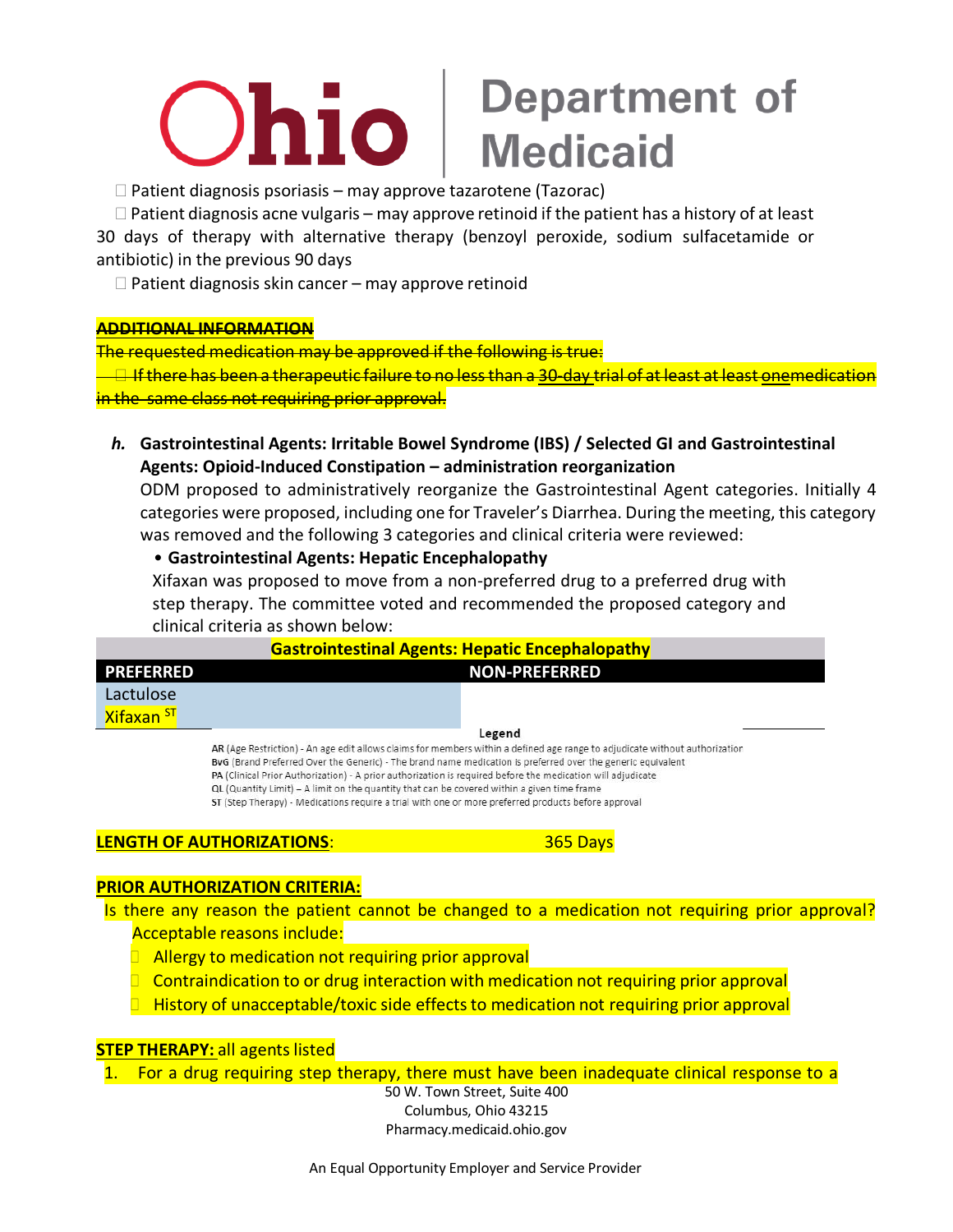

### preferred alternative

2. XIFAXAN requires a diagnosis of hepatic encephalopathy and may be approved for monotherapy or add on therapy if there has been a therapeutic failure (defined as a recurrent episode) while on **lactulose** 

### • **Gastrointestinal Agents: Irritable Bowel Syndrome (IBS) with Diarrhea**

Xifaxan is not a new medication, but with the administrative reorganization, Xifaxan moved from a non-preferred drug to a preferred drug with step therapy. The committee voted and recommended the proposed category and clinical criteria as shown below:

| <b>Gastrointestinal Agents: Irritable Bowel Syndrome (IBS) with Diarrhea</b>                                                          |                      |
|---------------------------------------------------------------------------------------------------------------------------------------|----------------------|
| <b>PREFERRED</b>                                                                                                                      | <b>NON-PREFERRED</b> |
| Diphenoxylate/atropine                                                                                                                | Alosetron            |
| Loperamide                                                                                                                            | Viberzi              |
| Xifaxan <sup>ST</sup>                                                                                                                 |                      |
| Legend<br>AR (Age Restriction) - An age edit allows claims for members within a defined age range to adjudicate without authorization |                      |

BvG (Brand Preferred Over the Generic) - The brand name medication is preferred over the generic equivalent PA (Clinical Prior Authorization) - A prior authorization is required before the medication will adjudicate QL (Quantity Limit) - A limit on the quantity that can be covered within a given time frame ST (Step Therapy) - Medications require a trial with one or more preferred products before approval

### **LENGTH OF AUTHORIZATIONS**: 365 Days

### **PRIOR AUTHORIZATION CRITERIA:**

Is there any reason the patient cannot be changed to a medication not requiring prior approval? Acceptable reasons include:

- $\Box$  Allergy to medications not requiring prior approval
- $\Box$  Contraindication to or drug interaction with medications not requiring prior approval
- $\Box$  History of unacceptable/toxic side effects to medications not requiring prior approval

### **STEP THERAPY: all agents listed**

- 1. For a drug requiring step therapy, there must have been inadequate clinical response to a preferred alternative
- 2. For a non-preferred drug, there must have been inadequate clinical response to preferred alternatives, including a trial of no less than 14-days of at least one step therapy product
	- **Gastrointestinal Agents: Unspecified GI. Aemcolo (rifamycin tablet), RedHill Biopharma Ltd**

Dr. Barkin provided a clinical overview of Aemcolo. ODM recommended Aemcolo as "Non-Preferred, PA required" but with additional clinical criteria that needs to be met. The committee voted and recommended the proposed category and clinical as shown below: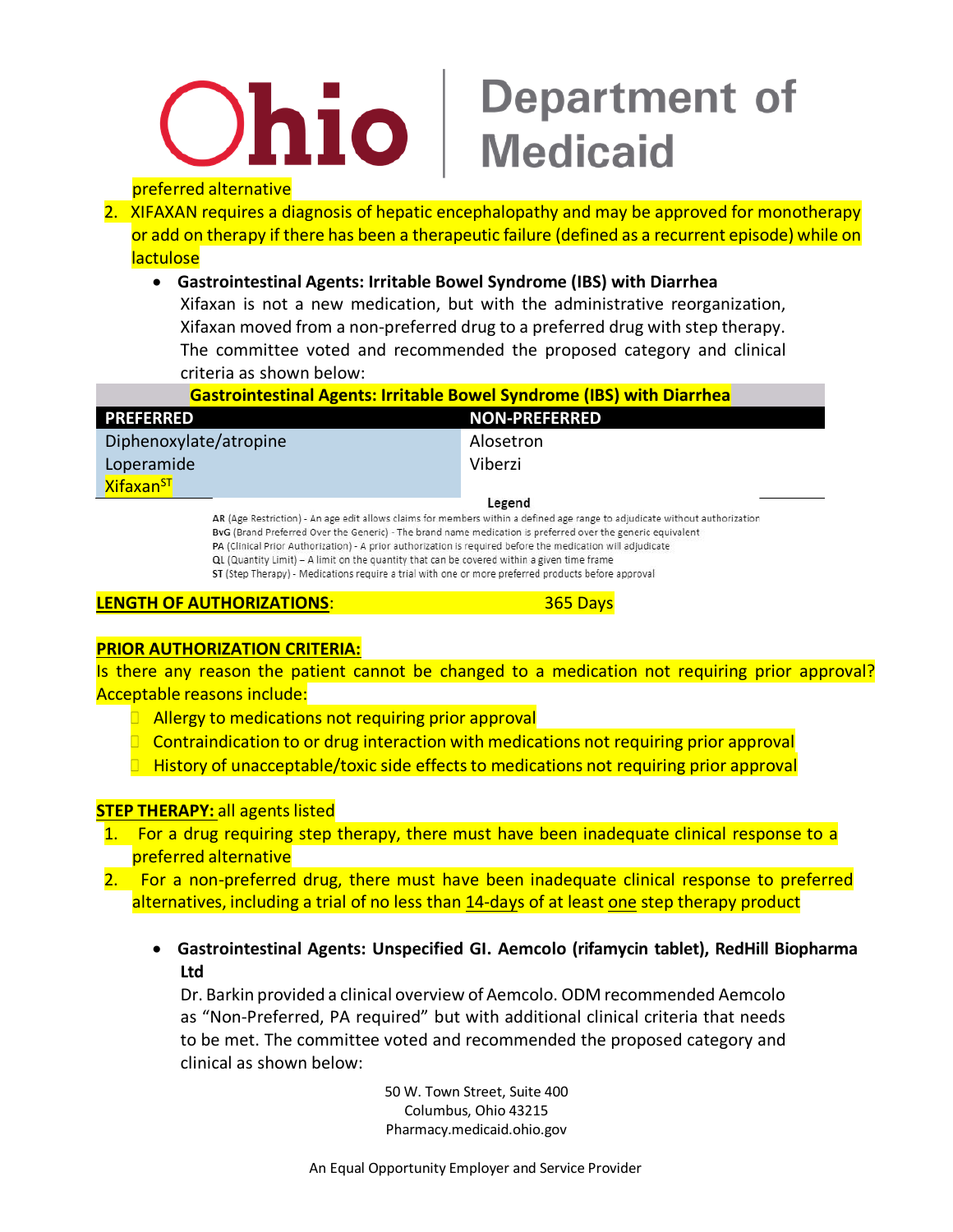### **Gastrointestinal Agents: Unspecified GI**

| <b>PREFERRED</b>             | <b>NON-PREFERRED</b> |
|------------------------------|----------------------|
| Amitiza BvG ST               | Aemcolo              |
| Bisacodyl                    | Gattex               |
| Casanthranol/Docusate Sodium | Linzess 72mcg        |
| Dicyclomine                  | Lubiprostone         |
| Diphenoxylate/Atropine       | Motegrity            |
| Lactulose                    | Mytesi               |
| Linzess $ST$ 145, 290 mcg    | Relistor             |
| Loperamide                   | Symproic             |
| Movantik <sup>ST</sup>       | Trulance             |
| Polyethylene Glycol          | Zorbitive            |
| <b>Psyllium Fiber</b>        |                      |
| Senna                        |                      |
| Xifaxan <sup>ST</sup>        |                      |
|                              | egend                |

AR (Age Restriction) - An age edit allows claims for members within a defined age range to adjudicate without authorization BvG (Brand Preferred Over the Generic) - The brand name medication is preferred over the generic equivalent PA (Clinical Prior Authorization) - A prior authorization is required before the medication will adjudicate QL (Quantity Limit) - A limit on the quantity that can be covered within a given time frame ST (Step Therapy) - Medications require a trial with one or more preferred products before approval

#### **LENGTH OF AUTHORIZATIONS**: 365 Days

### **PRIOR AUTHORIZATION CRITERIA:**

- 1. Is there any reason the patient cannot be changed to a medication not requiring prior approval? Acceptable reasons include:
	- $\Box$  Allergy to medications not requiring prior approval
	- $\Box$  Contraindication to or drug interaction with medications not requiring prior approval
	- $\Box$  History of unacceptable/toxic side effects to medications not requiring prior approval
- 2. The requested medication may be approved if there has been a therapeutic failure to no less than a 14-day trial of at least two medications not requiring prior approval

### **STEP THERAPY:** all agents listed

- 1. For a drug requiring step therapy, there must have been inadequate clinical response to preferred alternatives, including no less than a 14-day trial of at least two medications not requiring prior approval
- 2. For a non-preferred drug, there must have been inadequate clinical response to preferred alternatives, including no less than 14-day trial of at least **two three preferred products including** one step therapy product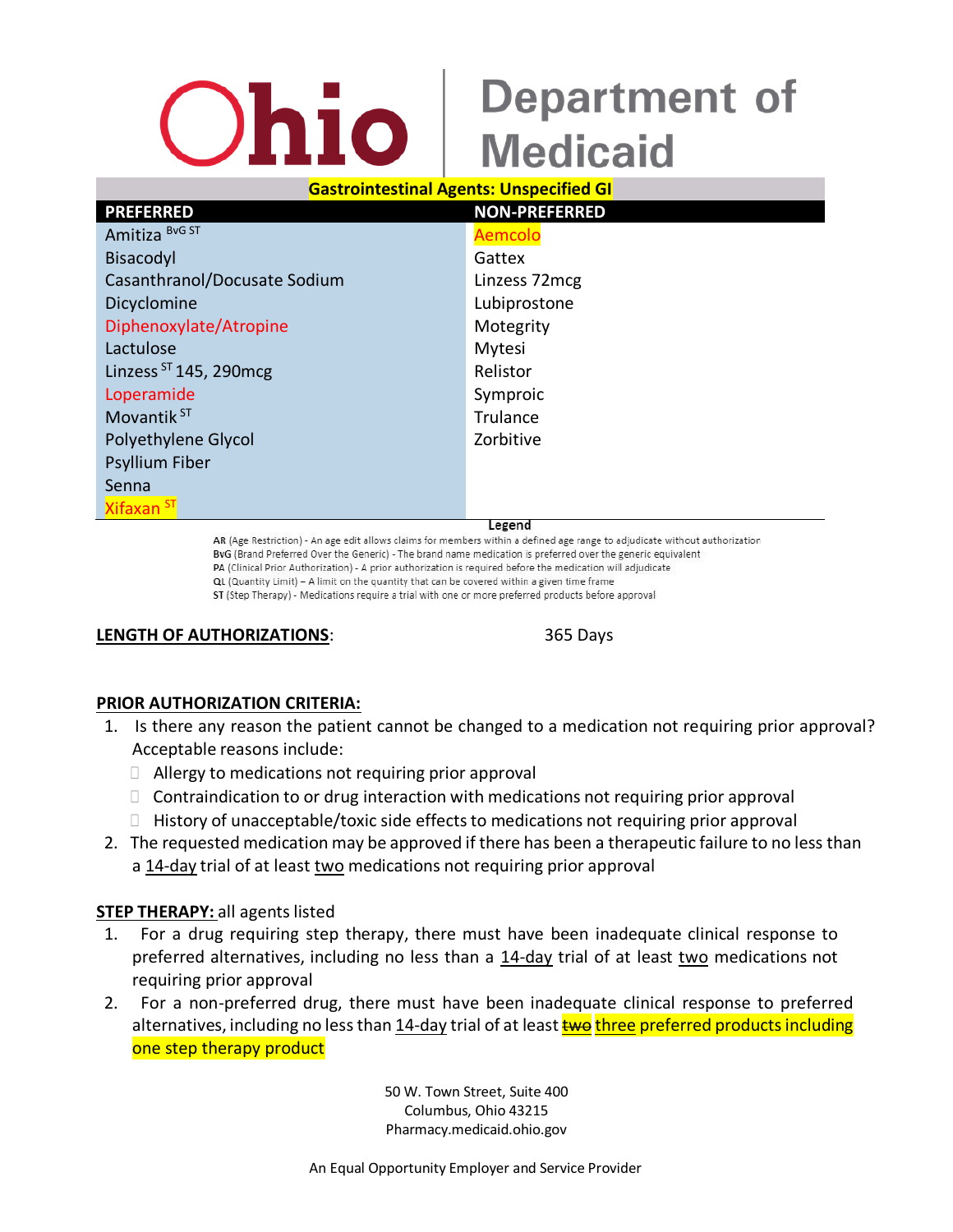# Ohio

## **Department of Medicaid**

### **ADDITIONAL INFORMATION:**

- 1. Patient must be 18 years or older
- 2. ZORBTIVE and GATTEX require a diagnosis of short bowelsyndrome (SBS) and evidence of specialize nutritional support
	- a. GATTEX requires evidence of parenteral nutrition support at least three times per 7 days and appropriate colonoscopy and lab assessment (bilirubin, alkaline phosphatase, lipase, and amylase) 180 days prior to initiation
	- b. Re-authorization of these therapies requires evidence of improved condition (i.e. as measured by total volume, total calories, or decreased frequency of specialized nutrition support)
- 3. MYTESI requires a diagnosis of non-infectious diarrhea and evidence of concurrent HIV antiviral therapy
	- a. MYTESI will be limited to no more than 2 tablets per day
- 4. RELISTOR and SYMPROIC require a history of chronic pain requiring continuous opioid therapy for 84 days or longer. Electronic PA will approve with a history of 90 days of opioid therapy in the previous 90 days, in addition to trials of preferred products
- 5. AEMCOLO initial approval criteria for Travelers' Diarrhea (TD) (must meet all): a. Diagnosis of TD
	- b. Inability to take, or failure of, any of the following:
		- o Azithromycin (generic Zithromax)
		- o Ciprofloxacin (generic Cipro)
		- o Levofloxacin (generic Levaquin)
		- o Ofloxacin (generic Floxin)
		- o Xifaxan (rifaximin)

c. Approval duration is 3 days

### *i.* **Genitourinary Agents: Urinary Antispasmodics. Myrbetriq (mirabegron granule suspension), Astellas Pharma US, Inc.**

Dr. Barkin provided a clinical overview of Myrbetriq Granules. ODM recommended Myrbetriq Granules as "Non-Preferred, PA required" with an age restriction. The committee voted and recommended the proposed category and clinical criteria as shown below:

| <b>PREFERRED</b>         | <b>NON-PREFERRED</b>         |
|--------------------------|------------------------------|
| Gelnique                 | Darifenacin                  |
| <b>Myrbetrig Tab</b>     | Gemtesa                      |
| Oxybutynin               | <b>Myrbetrig Granules AR</b> |
| <b>Oxytrol For Women</b> | Tolterodine                  |
| Solifenacin              | Trospium                     |
| <b>Toviaz</b>            | Vesicare LS AR               |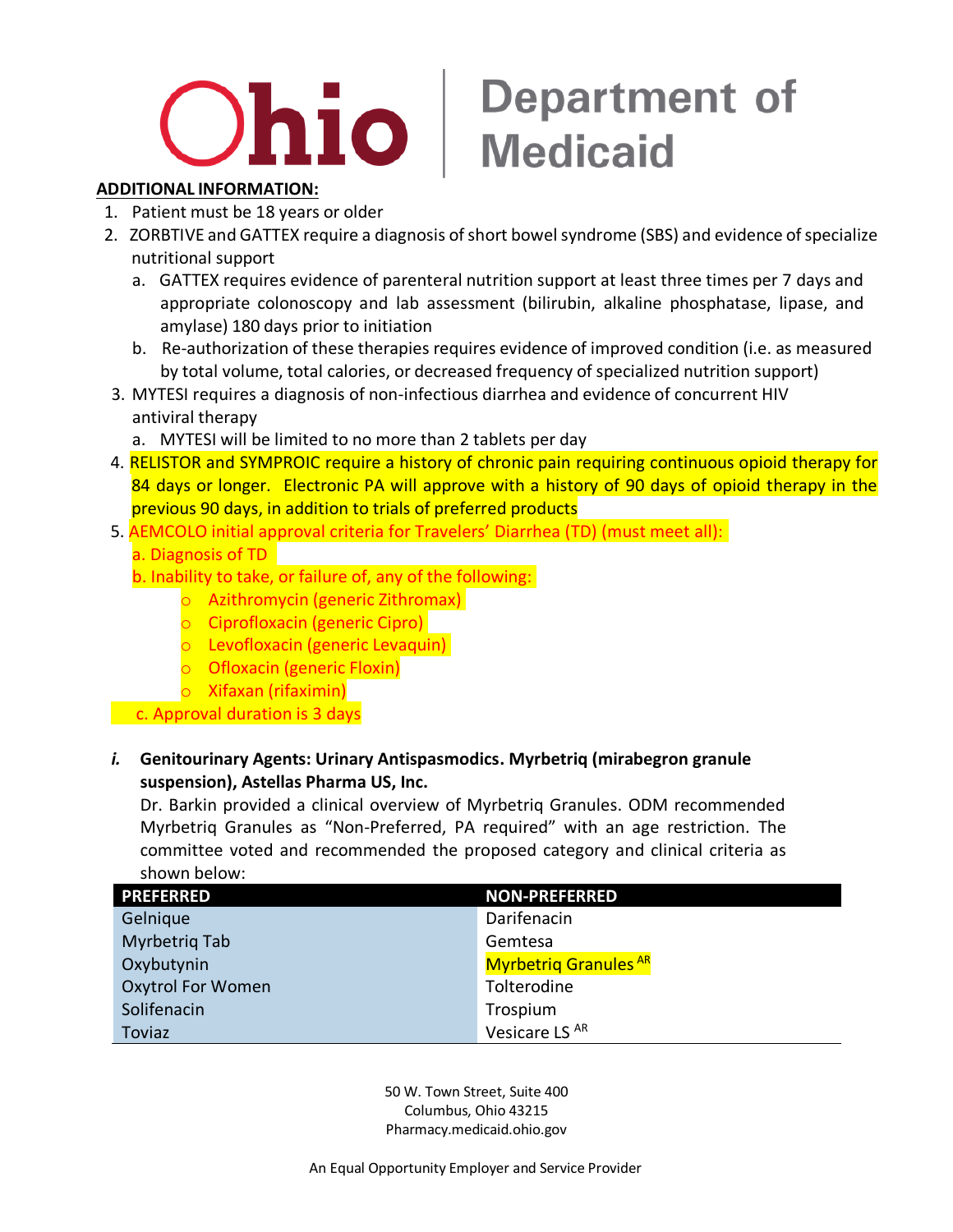

AR (Age Restriction) - An age edit allows claims for members within a defined age range to adjudicate without authorization BvG (Brand Preferred Over the Generic) - The brand name medication is preferred over the generic equivalent PA (Clinical Prior Authorization) - A prior authorization is required before the medication will adjudicate QL (Quantity Limit) - A limit on the quantity that can be covered within a given time frame ST (Step Therapy) - Medications require a trial with one or more preferred products before approval

### **LENGTH OF AUTHORIZATIONS**: 365 Days

### **PRIOR AUTHORIZATION CRITERIA:**

- 1. Isthere any reason the patient cannot be changed to a medication not requiring prior approval? Acceptable reasons include:
	- $\Box$  Allergy to all medications not requiring prior approval
	- $\Box$  Contraindication to or drug-to-drug interaction with medications not requiring prior approval.
	- $\Box$  History of unacceptable/toxic side effects to medications not requiring prior approval.
- 1. Patients under age 18 may be approved for tolterodine SR if there was inadequate clinical response to a trial of no less than 30 days of oxybutynin (IR or ER).
- 2. The requested non-preferred medication may be approved if there has been a therapeutic failure to a trial of no less than 30 days of at least two preferred medications with different active ingredients not requiring a prior authorization

AR – Vesicare LS: PA is not required for patients  $2-5$  years of age.  $AR - Myr$  betrig Sol: PA is not required for patients that are 3-5 years of age.

*j.* **Infectious Disease Agents: Antifungals. Brexafemme (ibrexafungerp tablet), SCYNEXIS, INC.** Dr. Barkin provided a clinical overview of Brexafemme. ODM recommended Brexafemme as "Non-Preferred, PA required". The committee voted and recommended the proposed category as shown below:

| Infectious Disease Agents: Antifungals for Onychomycosis & Systemic Infections |                      |
|--------------------------------------------------------------------------------|----------------------|
| PREFERRED                                                                      | <b>NON-PREFERRED</b> |
| Fluconazole                                                                    | <b>Brexafemme</b>    |
| Flucytosine                                                                    | Cresemba             |
| Griseofulvin                                                                   | Itraconazole         |
| Ketoconazole                                                                   | Noxafil Susp         |
| Terbinafine                                                                    | Oravig               |
|                                                                                | Posaconazole         |
|                                                                                | Tolsura              |
|                                                                                | Voriconazole         |

**LENGTH OF AUTHORIZATIONS**: For the duration of the prescription (up to 180 days)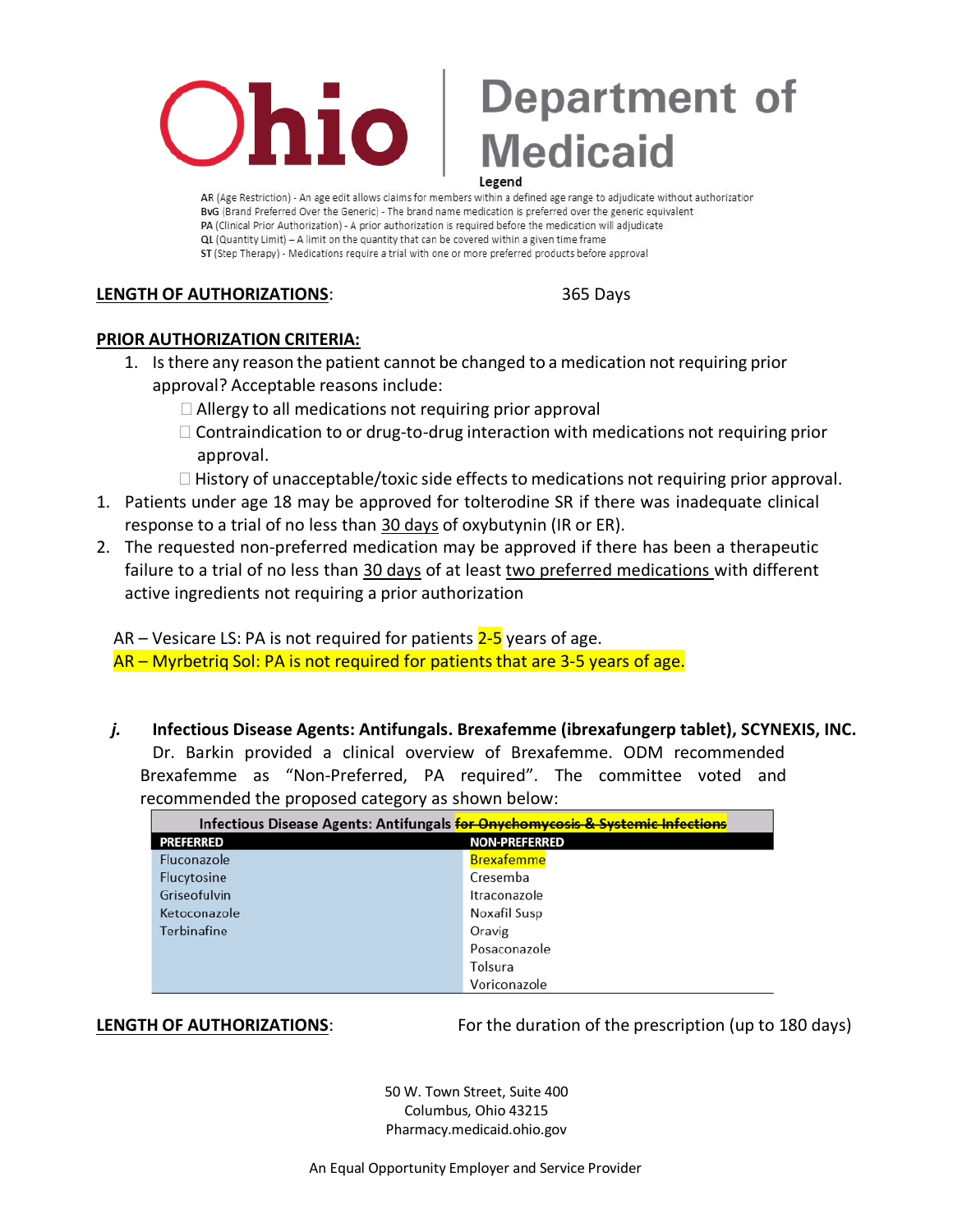## **Ohio** I

## **Department of Medicaid**

### **PRIOR AUTHORIZATION CRITERIA:**

- 1. Isthere any reason the patient cannot be changed to a medication not requiring prior approval? Acceptable reasons include:
	- $\Box$  Allergy to medications not requiring prior approval
	- $\Box$  Contraindication to or drug-to-drug interaction with medications not requiring priorapproval:
		- Drug interactions (inhibition of CYP450 system) Ketoconazole > Itraconazole > Voriconazole > Fluconazole
	- $\Box$  History of unacceptable/toxic side effects to medications not requiring prior approval
- 2. If the patient has a serious illness that causes them to be immunocompromised [i.e., AIDS, cancer, organ (solid or non-solid) transplant] then may approve the requested medication.
- 3. If there have been therapeutic failures to no less than a 7-day trial of at least one medication not requiring prior approval, then may approve the requested medication.

### **ADDITIONAL INFORMATION TO AID IN THE FINAL DECISION**

- 1. If the patient is completing a course of therapy with a medication requiring prior approval, which was initiated in the hospital or other similar location, or if the patienthas just become Medicaid eligible and is already on a course of treatment with a medication requiring prior approval, then may approve the requested medication.
- 2. If the request is for a diagnosis other than fungal infection, please refer the case to a pharmacist. An off-label use may be approvable for a medication such as Nizoral for advanced prostate cancer or for Cushing's Syndrome when standard treatments have failed.
- *k.* **Topical Agents: Immunomodulators. Opzelura (ruxolitinib phosphate cream), Incyte Corporation**

Dr. Barkin provided a clinical overview of Opzelura. ODM recommended Opzelura as "Non-Preferred, PA required". The committee voted and recommended the proposed category and clinical criteria as shown below:

| <b>PREFERRD</b>                                                                                                                                     | <b>NON-PREFERRED</b>                                                                                                                                                    |
|-----------------------------------------------------------------------------------------------------------------------------------------------------|-------------------------------------------------------------------------------------------------------------------------------------------------------------------------|
| Elidel AR BVG ST                                                                                                                                    | Eucrisa                                                                                                                                                                 |
| Protopic AR BVG ST                                                                                                                                  | <b>Opzelura</b>                                                                                                                                                         |
|                                                                                                                                                     | Pimecrolimus                                                                                                                                                            |
|                                                                                                                                                     | Tacrolimus                                                                                                                                                              |
| 분간 개인 이 선생님께서 이 사람들이 없는 사람이 없었다.<br>the contract of the contract of the contract of the contract of the contract of the contract of the contract of | Legend<br>[발표 - 개발선 - 2월 - 개발 - 10일 - 10일 - 10일 - 12월 - 12월 - 12월 - 12월 - 12월 - 12월 - 12월 - 12월 - 12월 - 12월 - 12월 - 12월<br>$\cdots$ $\cdots$ $\cdots$ $\cdots$ $\cdots$ |

AR (Age Restriction) - An age edit allows claims for members within a defined age range to adjudicate without authorization BvG (Brand Preferred Over the Generic) - The brand name medication is preferred over the generic equivalent PA (Clinical Prior Authorization) - A prior authorization is required before the medication will adjudicate QL (Quantity Limit) - A limit on the quantity that can be covered within a given time frame ST (Step Therapy) - Medications require a trial with one or more preferred products before approval

### **LENGTH OF AUTHORIZATIONS**: 365 Days

50 W. Town Street, Suite 400 Columbus, Ohio 43215 Pharmacy.medicaid.ohio.gov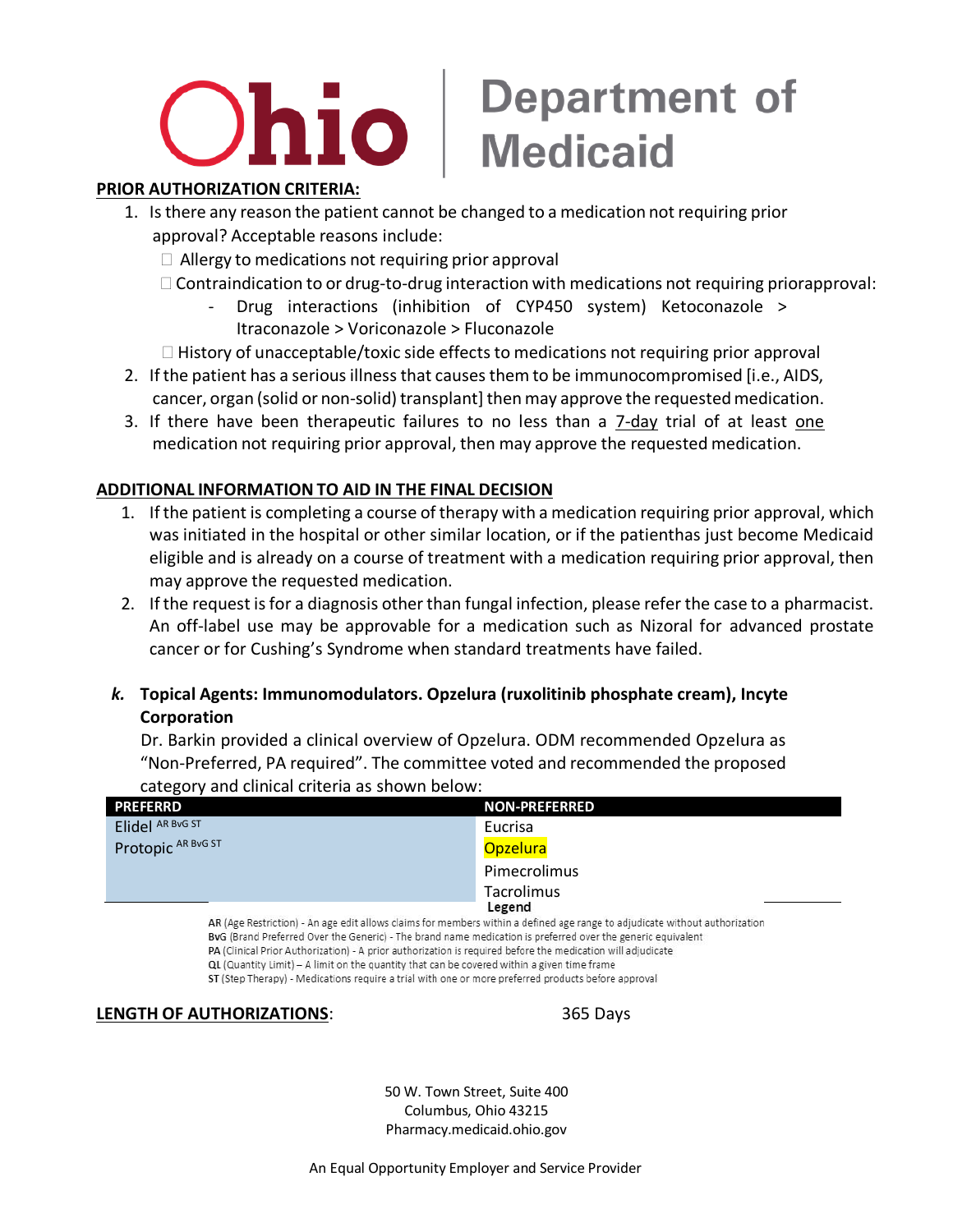# $\mathbf{D}$   $\mathbf{ho}$  | Department of

### **STEP THERAPY:**

- 1. For a product requiring step therapy, there must have been an inadequate clinical response to no less than two 30-day trials of topical corticosteroids
- 2. For a non-preferred medication, there must have been inadequate clinical response to preferred alternatives, including a trial of no less than 30 days of the preferred medication.

### **OTHER APPROVAL CRITERIA:**

Is there any reason the patient cannot be changed to a medication not requiring prior approval? Acceptable reasons include:

- $\Box$  Allergy to medications not requiring prior approval
- $\Box$  Contraindication to or drug interaction with medications not requiring prior approval
- $\Box$  History of unacceptable/toxic side effects to medications not requiring prior approval

### **CLINICAL INFORMATION**

- $\Box$  Indicated for short-term and intermittent long-term treatment of atopic dermatitis if:
	- $\circ$  Alternative, conventional therapies (such as topical corticosteroids) are deemed inadvisable because of potential risks, or
	- $\circ$  There has been inadequate response or intolerance to alternative, conventional therapies (such as topical corticosteroids).
- Elidel and Protopic 0.03% are indicated in patients 2 years old or older. Protopic 0.1% is indicated in adults only.
- $\Box$  Opzelura is contraindicated for use in immunocompromised patients.

AR - pimecrolimus and tacrolimus: a PA is required for patients younger than 2 years old

50 W. Town Street, Suite 400 Columbus, Ohio 43215 Pharmacy.medicaid.ohio.gov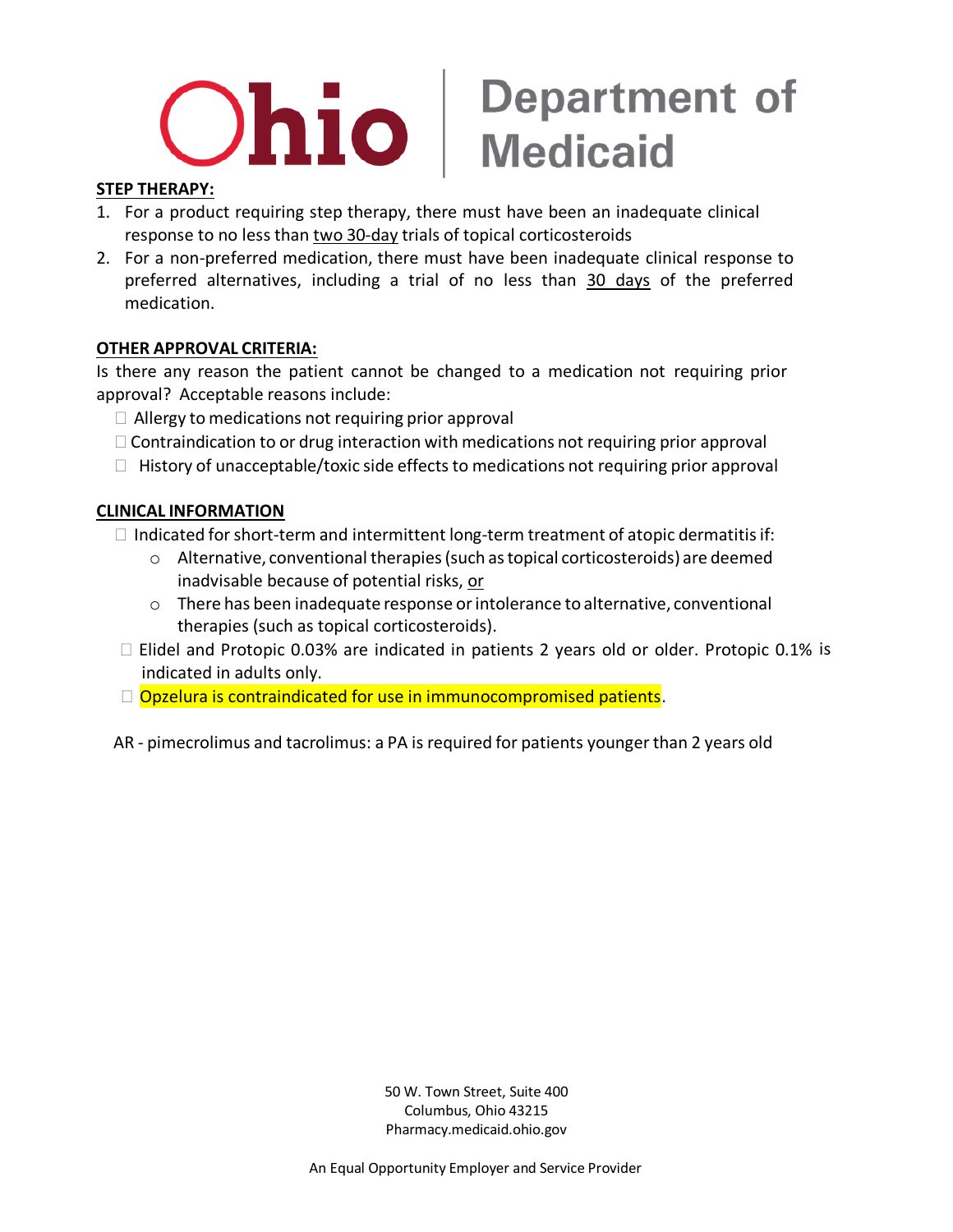# $O$ hio  $\vert$  Department of

### **X. Other Business**

An administrative reorganization of the Lipotropics PCSK9 criteria was reviewed by the committee. The committee voted and recommended the proposed clinical criteria as shown below:

### **LENGTH OF AUTHORIZATIONS**: 365 Days all Lipotropics

| Trial period     | 30 days of HMG-CoA Reductase Inhibitors, Niacin derivatives, ezetimibe (Zetia), 90 days for<br>Fibrates, 84 days for PCSK9 inhibitors and 84 days for ATP Citrate Lyase (ACL) Inhibitors |
|------------------|------------------------------------------------------------------------------------------------------------------------------------------------------------------------------------------|
| Number of non-PA | 1 medication - The assumption is that the medication must be in the same class of medication                                                                                             |
| agents           | required, if available, except for HMG-CoA reductase inhibitors - see specific criteria                                                                                                  |

### **PRIOR AUTHORIZATION CRITERIA:**

Is there any reason the patient cannot be changed to a medication not requiring prior approval? Acceptable reasons include:

- $\Box$  Allergy to medications not requiring prior approval.
- $\Box$  Contraindication to or drug-drug interaction with medications not requiring prior approval (pravastatin is the only HMG-CoA not metabolized by the cytochrome P450 liver enzyme system).
- $\Box$  History of unacceptable/toxic side effects to medications not requiring prior approval.

### **ADDITIONAL PRIOR AUTHORIZATION CRITERIA:**

If there has been a 30-day trial with no less than two preferred HMG-CoA products, then a non-preferred HMG-CoA agent can be approved.

### **ADDITIONAL CRITERIA FOR COLESEVELEM (WELCHOL):**

- $\Box$  Colesevelam may be approved as first-line therapy if there is a diagnosis of diabetes.
- $\Box$  Will be approved through systematic PA if there is a history of an oral hypoglycemic or insulin in the previous 120 days

### **ADDITIONAL CRITERIA FOR PCSK9 INHIBITORS**

 $\Box$  For Repatha: Age ≥18 years with ASCVD or Age ≥10 years and Familial Hypercholesterolemia (FH) **OR** for Praluent: Age ≥18 years with ASCVD or FH **AND**

 $\Box$  Documented adherence to prescribed lipid lowering medications for previous 90 days

Baseline lab results are required, and approvals will **be limited to 84 days be for 365 days and then** an and the thereafter. Subsequent approvals will require additional levels being done to assess changes.

**•** Lipid profile required at day 56 for HeFH or ASCVD

**•** Lipid profile required after 3<sup>rd</sup> dose for HoFH or ASCVD

Diagnosis of Heterozygous Familial Hypercholesterolemia (includes Heterozygous [HeFH] and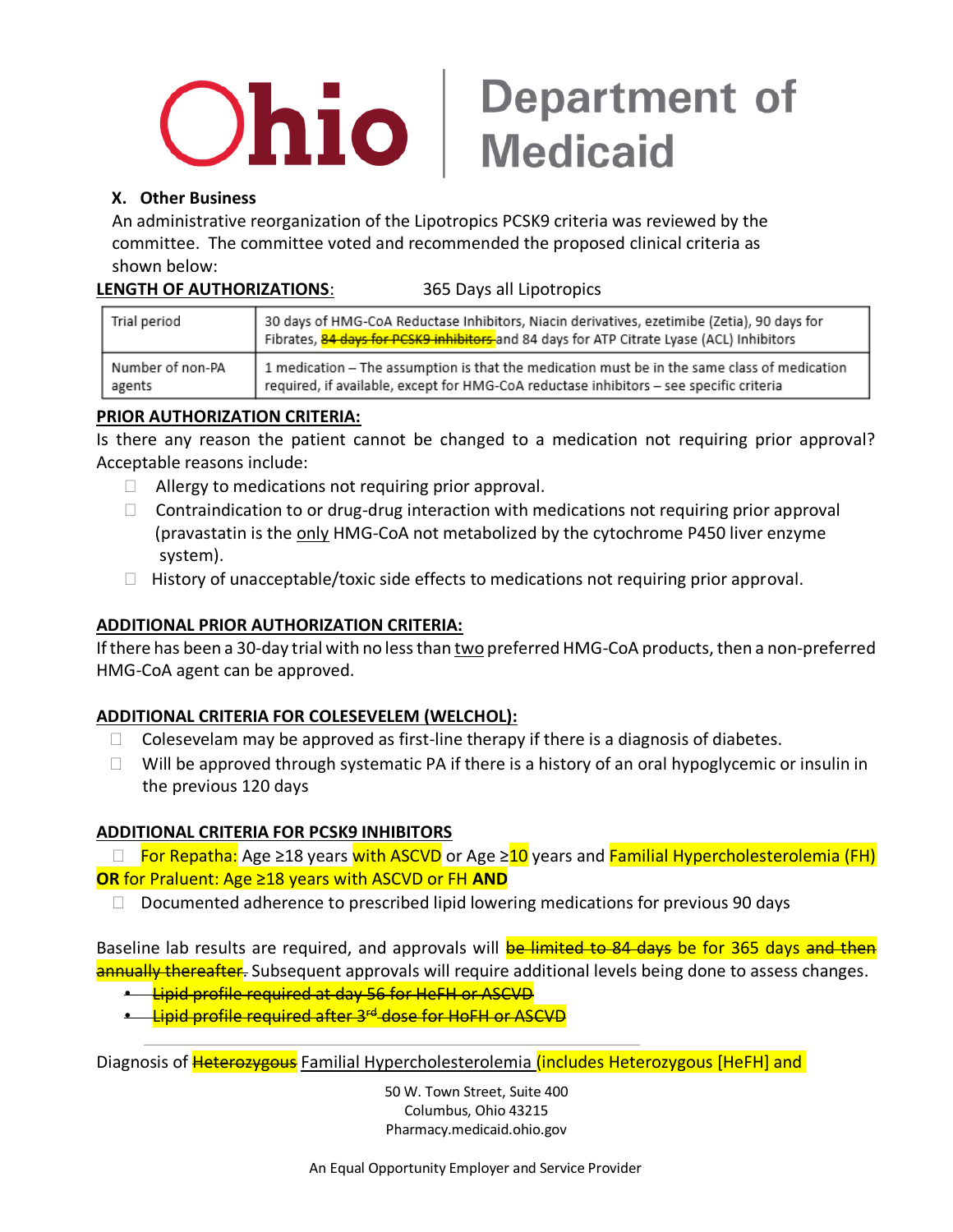

**Homozygous [HoFH]) AND** must meet **both** all:

- 1. Total cholesterol > 290mg/dL or LDL-C > 190 mg/dL and one of the following:
	- $\Theta$  Presence of tendon xanthomas or 1<sup>st</sup> or 2<sup>nd</sup> degree relative with documented tendon xanthomas, MI at age ≤ 60 years or TC > 290mg/dL **OR**
	- o **Confirmation of diagnosis by gene or receptor testing**
- 2. Unable to reach goal LDL-C (LDL ≤ 100mg/dL for adults or LDL ≤ 110mg/dL for those < 18 years of age) with maximally tolerated dose of statin and ezetimibe (Zetia)
	- o A trial of 2 or more high potency statins (atorvastatin or rosuvastatin)

Diagnosis of Clinical Atherosclerotic Cardiovascular Disease (ASCVD) **AND** must meet both:

 1. History of MI, angina, coronary or other arterial revascularization, stroke, TIA or PVD or atherosclerotic origin

and

2. Unable to reach goal LDL-C  $(LDL \le 70mg/dL)$  with maximally tolerated dose of statin and ezetimibe (Zetia)

o A trial of 2 or more high potency statins (atorvastatin or rosuvastatin)

Diagnosis of Homozygous Familial Hypercholesterolemia (HoFH): must meet all:

1. Total cholesterol and LDL-C >600mg/dL and TG within reference range or confirmation of diagnosis by gene or receptor testing

2. Unable to reach goal LDL-C with maximally tolerated dose of statin plus ezetimibe (Zetia) 10 mg daily with at least 1 other

concurrently administer lipid lowering agent

<mark>3. Age ≥13 years old</mark>

### **ADDITIONAL CRITERIA FOR ATP Citrate Lyase (ACL) Inhibitor:**

All products in this class require clinical prior authorization:

- Age ≥18 years
- $\Box$  A trial and failure with one PCSK9 inhibitor
- $\Box$  Unable to reach goal LDL-C after a trial of 2 or more statins (one must be atorvastatin) at the maximally tolerated dose
	- o Nexlizet (bempedoic acid and ezetimibe tablet) approval requires one of the previous statin trials to be in combination with ezetimibe (Zetia)
	- o Documented adherence to prescribed lipid lowering medications for previous 90 days
	- $\circ$  Baseline lab results are required, and approvals will be limited to 84 days initially and then annually thereafter. Subsequent approvals will require additional levels being done to assess changes
	- o Lipid profile required at 56 days for HeFH or ASCVD